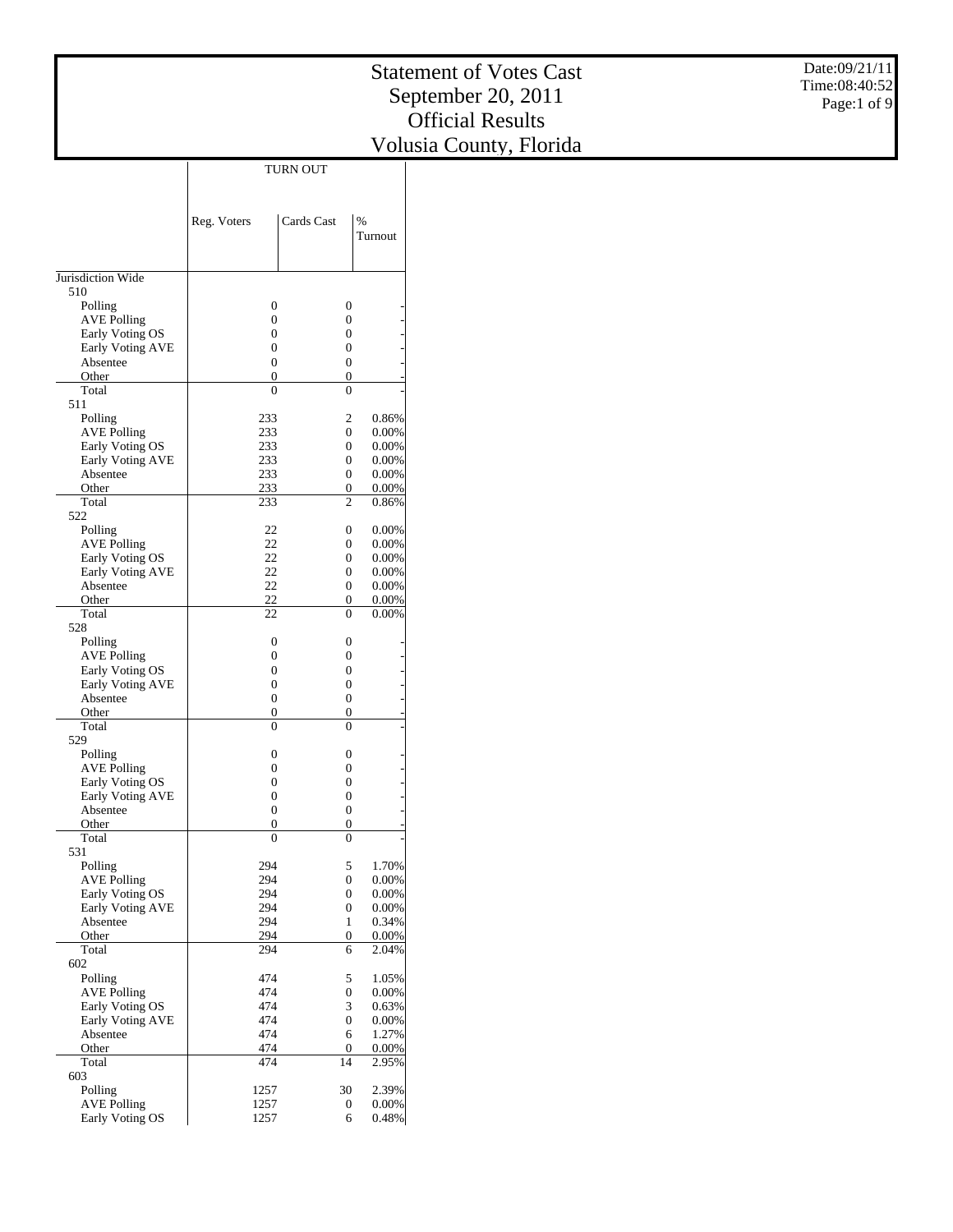|                                       | Reg. Voters  | Cards Cast         | %                 |
|---------------------------------------|--------------|--------------------|-------------------|
|                                       |              |                    | Turnout           |
|                                       |              |                    |                   |
| <b>Early Voting AVE</b>               | 1257         | $\mathbf{0}$       | 0.00%             |
| Absentee                              | 1257         | 9                  | 0.72%             |
| Other                                 | 1257         | $\mathbf{0}$       | $0.00\%$          |
| Total                                 | 1257         | 45                 | 3.58%             |
| 605<br>Polling                        | 752          | 26                 | 3.46%             |
| AVE Polling                           | 752          | $\mathbf{0}$       | $0.00\%$          |
| Early Voting OS                       | 752          | 6                  | 0.80%             |
| <b>Early Voting AVE</b>               | 752          | 0                  | $0.00\%$          |
| Absentee                              | 752          | 4<br>$\mathbf{0}$  | 0.53%             |
| Other<br>Total                        | 752<br>752   | 36                 | $0.00\%$<br>4.79% |
| 614                                   |              |                    |                   |
| Polling                               | 1328         | 38                 | 2.86%             |
| AVE Polling                           | 1328         | $\boldsymbol{0}$   | $0.00\%$          |
| Early Voting OS                       | 1328         | 11                 | 0.83%             |
| <b>Early Voting AVE</b><br>Absentee   | 1328<br>1328 | $\mathbf{0}$<br>21 | $0.00\%$<br>1.58% |
| Other                                 | 1328         | 0                  | $0.00\%$          |
| Total                                 | 1328         | 70                 | 5.27%             |
| 615                                   |              |                    |                   |
| Polling                               | 78           | $\mathbf{0}$       | 0.00%             |
| AVE Polling<br>Early Voting OS        | 78<br>78     | 0<br>0             | 0.00%<br>$0.00\%$ |
| <b>Early Voting AVE</b>               | 78           | 0                  | 0.00%             |
| Absentee                              | 78           | 1                  | 1.28%             |
| Other                                 | 78           | 0                  | $0.00\%$          |
| Total                                 | 78           | 1                  | 1.28%             |
| 617<br>Polling                        | 399          | 10                 | 2.51%             |
| AVE Polling                           | 399          | 0                  | $0.00\%$          |
| Early Voting OS                       | 399          | 1                  | 0.25%             |
| <b>Early Voting AVE</b>               | 399          | 0                  | $0.00\%$          |
| Absentee                              | 399          | $\mathbf{0}$       | $0.00\%$          |
| Other<br>Total                        | 399<br>399   | 0<br>11            | $0.00\%$<br>2.76% |
| 618                                   |              |                    |                   |
| Polling                               | 907          | 12                 | 1.32%             |
| <b>AVE Polling</b>                    | 907          | $\mathbf{0}$       | 0.00%             |
| Early Voting OS                       | 907<br>907   | 7                  | 0.77%             |
| <b>Early Voting AVE</b><br>Absentee   | 907          | 0<br>9             | 0.00%<br>0.99%    |
| Other                                 | 907          | 0                  | 0.00%             |
| Total                                 | 907          | 28                 | 3.09%             |
| 619                                   |              |                    |                   |
| Polling                               | 1022         | 39                 | 3.82%             |
| <b>AVE Polling</b><br>Early Voting OS | 1022<br>1022 | 0<br>7             | 0.00%<br>0.68%    |
| Early Voting AVE                      | 1022         | 0                  | 0.00%             |
| Absentee                              | 1022         | 16                 | 1.57%             |
| Other                                 | 1022         | $\boldsymbol{0}$   | 0.00%             |
| Total                                 | 1022         | 62                 | 6.07%             |
| 620<br>Polling                        | 1405         | 2                  |                   |
| <b>AVE Polling</b>                    | 1405         | 0                  | 0.14%<br>0.00%    |
| Early Voting OS                       | 1405         | $\overline{c}$     | 0.14%             |
| Early Voting AVE                      | 1405         | $\overline{0}$     | 0.00%             |
| Absentee                              | 1405         | $\overline{c}$     | 0.14%             |
| Other<br>Total                        | 1405<br>1405 | $\mathbf{0}$<br>6  | 0.00%             |
| 621                                   |              |                    | 0.43%             |
|                                       |              |                    |                   |

TURN OUT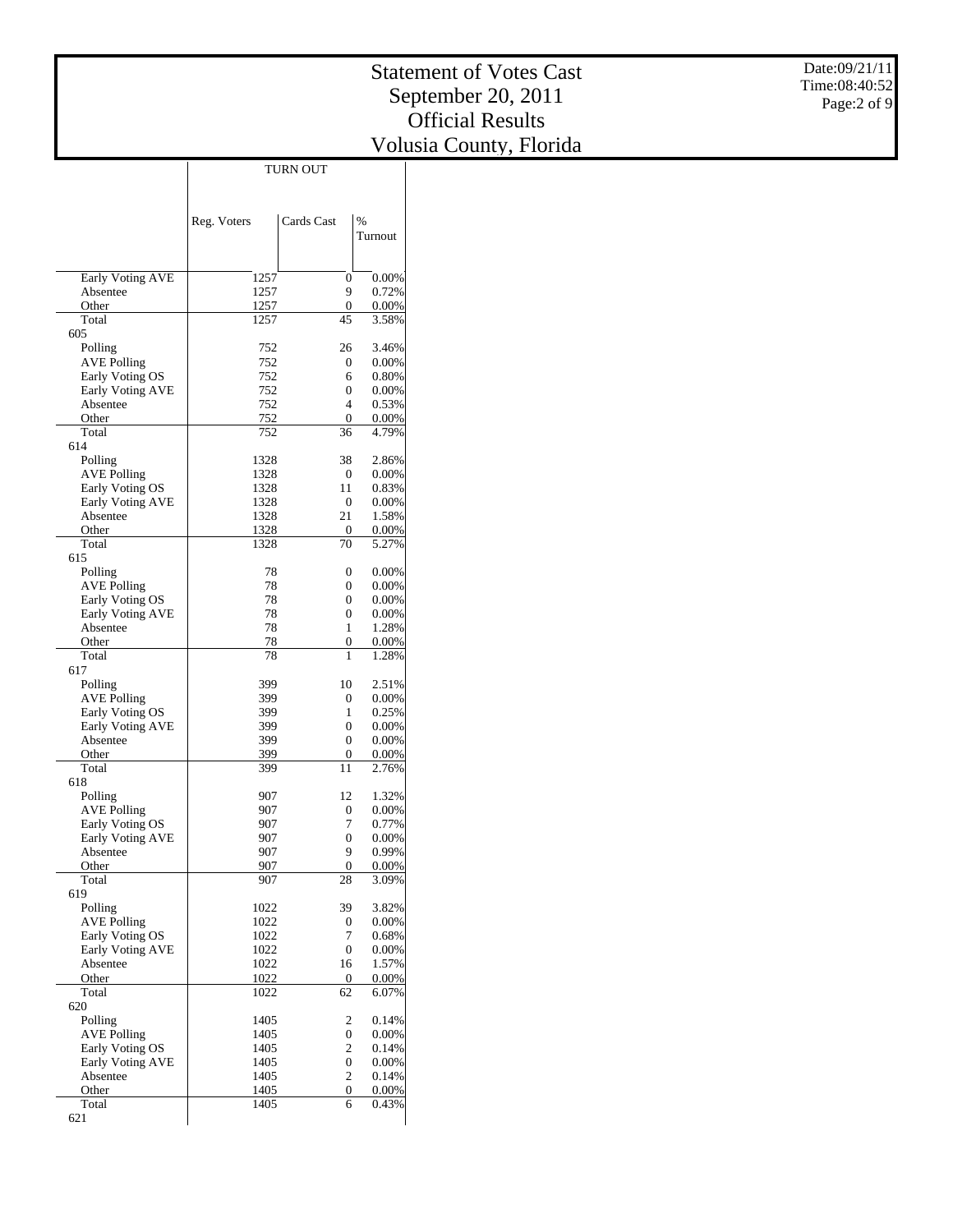|                                     | Reg. Voters | Cards Cast       | $\%$     |
|-------------------------------------|-------------|------------------|----------|
|                                     |             |                  | Turnout  |
|                                     |             |                  |          |
| Polling                             | 501         | 5                | 1.00%    |
| AVE Polling                         | 501         | 0                | 0.00%    |
| Early Voting OS                     | 501         | $\overline{c}$   | 0.40%    |
| Early Voting AVE                    | 501         | $\mathbf{0}$     | 0.00%    |
| Absentee                            | 501         | 4                | 0.80%    |
| Other                               | 501         | 0                | 0.00%    |
| Total                               | 501         | 11               | 2.20%    |
| 626                                 |             |                  |          |
| Polling                             | 39          | 0                | 0.00%    |
| AVE Polling                         | 39          | 0                | 0.00%    |
| Early Voting OS                     | 39          | 0                | 0.00%    |
| Early Voting AVE                    | 39          | 0                | 0.00%    |
| Absentee                            | 39          | 2                | 5.13%    |
| Other                               | 39          | 0                | 0.00%    |
| Total                               | 39          | 2                | 5.13%    |
| 628                                 |             |                  |          |
| Polling                             | 1380        | 44               | 3.19%    |
| AVE Polling                         | 1380        | 0                | 0.00%    |
| Early Voting OS                     | 1380        | 4                | 0.29%    |
| Early Voting AVE                    | 1380        | $\mathbf{0}$     | $0.00\%$ |
| Absentee                            | 1380        | 11               | 0.80%    |
| Other                               | 1380        | 0                | 0.00%    |
| Total                               | 1380        | 59               | 4.28%    |
| 629                                 |             |                  |          |
| Polling                             | 888         | 32               | 3.60%    |
| AVE Polling                         | 888         | 0                | 0.00%    |
| Early Voting OS                     | 888         | 3                | 0.34%    |
| Early Voting AVE                    | 888         | 0                | $0.00\%$ |
| Absentee                            | 888         | 12               | 1.35%    |
| Other                               | 888         | 0                | 0.00%    |
| Total                               | 888         | 47               | 5.29%    |
| 632                                 |             |                  |          |
| Polling                             | 3           | 0                | 0.00%    |
| AVE Polling                         | 3           | 0                | 0.00%    |
| Early Voting OS                     | 3           | 0                | 0.00%    |
| Early Voting AVE                    | 3           | 0                | $0.00\%$ |
| Absentee                            | 3<br>3      | 0                | 0.00%    |
| Other<br>Total                      | 3           | 0<br>0           | 0.00%    |
| 633                                 |             |                  | 0.00%    |
| Polling                             | 429         | 1                | 0.23%    |
| AVE Polling                         | 429         | 0                | 0.00%    |
|                                     | 429         | $\boldsymbol{0}$ | $0.00\%$ |
| Early Voting OS<br>Early Voting AVE | 429         | 0                | 0.00%    |
| Absentee                            | 429         | $\mathbf{1}$     | 0.23%    |
| Other                               | 429         | 0                | 0.00%    |
| Total                               | 429         | $\overline{c}$   | 0.47%    |
| Total                               |             |                  |          |
| Polling                             | 11411       | 251              | 2.20%    |
| <b>AVE Polling</b>                  | 11411       | 0                | 0.00%    |
| Early Voting OS                     | 11411       | 52               | 0.46%    |
| Early Voting AVE                    | 11411       | 0                | 0.00%    |
| Absentee                            | 11411       | 99               | 0.87%    |
| Other                               | 11411       | 0                | 0.00%    |
| Total                               | 11411       | 402              | 3.52%    |

TURN OUT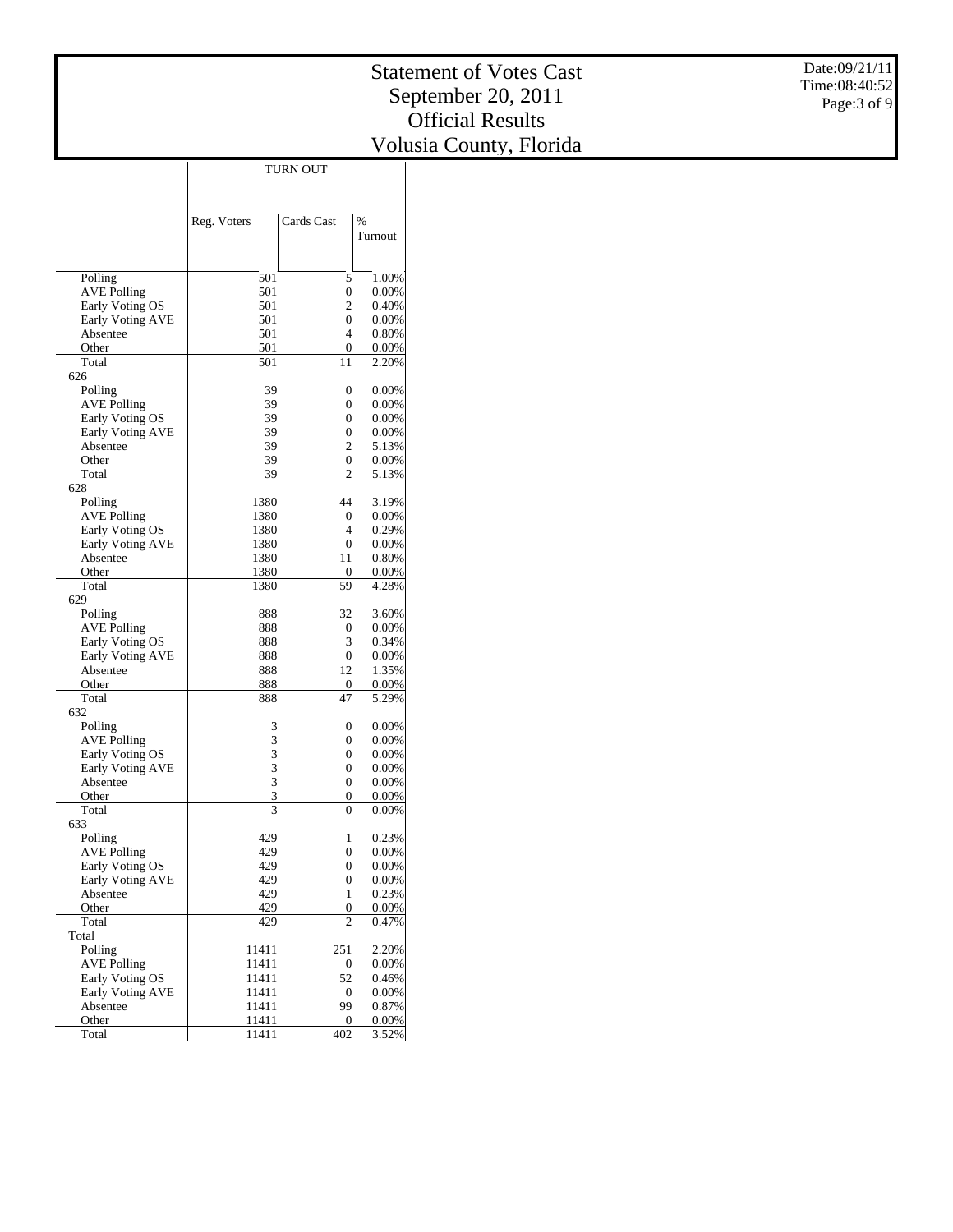Date:09/21/11 Time:08:40:52 Page:4 of 9

| Times<br>Times<br>Terry L. Fields<br>Audrey Gibson<br>Reg. Voters<br>Times<br>Ramon Day<br>Blank<br>Over<br>Counted<br>Voted<br>Voted<br>510<br>$\boldsymbol{0}$<br>$\boldsymbol{0}$<br>Polling<br>$\mathbf{0}$<br>$\boldsymbol{0}$<br>$\mathbf{0}$<br>0<br>0<br>$\boldsymbol{0}$<br>$\mathbf{0}$<br>$\boldsymbol{0}$<br>$\boldsymbol{0}$<br>$\boldsymbol{0}$<br>$\overline{0}$<br>$\boldsymbol{0}$<br><b>AVE Polling</b><br>$\boldsymbol{0}$<br>$\boldsymbol{0}$<br>$\boldsymbol{0}$<br>$\boldsymbol{0}$<br>$\boldsymbol{0}$<br>$\boldsymbol{0}$<br>$\boldsymbol{0}$<br>Early Voting OS<br>$\mathbf{0}$<br>$\boldsymbol{0}$<br>$\overline{0}$<br>$\overline{0}$<br>$\overline{0}$<br>$\overline{0}$<br>Early Voting AVE<br>$\overline{0}$<br>$\boldsymbol{0}$<br>$\mathbf{0}$<br>$\mathbf{0}$<br>$\mathbf{0}$<br>$\boldsymbol{0}$<br>$\mathbf{0}$<br>$\boldsymbol{0}$<br>Absentee<br>$\boldsymbol{0}$<br>$\boldsymbol{0}$<br>$\boldsymbol{0}$<br>$\boldsymbol{0}$<br>$\boldsymbol{0}$<br>Other<br>0<br>$\mathbf{0}$<br>$\overline{\phantom{a}}$<br>٠<br>$\overline{0}$<br>$\Omega$<br>$\overline{0}$<br>$\overline{0}$<br>$\overline{0}$<br>$\overline{0}$<br>$\overline{0}$<br>Total<br>511<br>$\mathfrak{2}$<br>$\boldsymbol{0}$<br>$\boldsymbol{0}$<br>Polling<br>233<br>$\boldsymbol{0}$<br>0.00%<br>50.00%<br>50.00%<br>1<br>1<br>$\boldsymbol{0}$<br>$\mathbf{0}$<br>$\boldsymbol{0}$<br>$\boldsymbol{0}$<br>$\boldsymbol{0}$<br><b>AVE Polling</b><br>233<br>$\boldsymbol{0}$<br>$\boldsymbol{0}$<br>$\boldsymbol{0}$<br>$\boldsymbol{0}$<br>$\boldsymbol{0}$<br>$\boldsymbol{0}$<br>Early Voting OS<br>233<br>$\boldsymbol{0}$<br>$\boldsymbol{0}$<br>$\boldsymbol{0}$<br>$\overline{0}$<br>$\boldsymbol{0}$<br>$\overline{0}$<br>Early Voting AVE<br>233<br>0<br>$\boldsymbol{0}$<br>233<br>$\boldsymbol{0}$<br>$\boldsymbol{0}$<br>$\boldsymbol{0}$<br>$\mathbf{0}$<br>$\boldsymbol{0}$<br>Absentee<br>$\mathbf{0}$<br>233<br>$\boldsymbol{0}$<br>$\boldsymbol{0}$<br>$\boldsymbol{0}$<br>$\boldsymbol{0}$<br>$\boldsymbol{0}$<br>Other<br>$\overline{\phantom{a}}$<br>$\overline{c}$<br>$\overline{0}$<br>$\mathbf{0}$<br>$\overline{0}$<br>0.00%<br>50.00%<br>Total<br>233<br>$\mathbf{1}$<br>$\mathbf{1}$<br>50.00%<br>522<br>$\boldsymbol{0}$<br>$\boldsymbol{0}$<br>$\boldsymbol{0}$<br>Polling<br>22<br>$\boldsymbol{0}$<br>$\boldsymbol{0}$<br>$\boldsymbol{0}$<br>$\mathbf{0}$<br>$\boldsymbol{0}$<br>$\mathbf{0}$<br>22<br>$\boldsymbol{0}$<br>$\boldsymbol{0}$<br>$\boldsymbol{0}$<br><b>AVE Polling</b><br>22<br>$\boldsymbol{0}$<br>$\boldsymbol{0}$<br>$\boldsymbol{0}$<br>$\boldsymbol{0}$<br>$\boldsymbol{0}$<br>$\boldsymbol{0}$<br>Early Voting OS<br>22<br>$\mathbf{0}$<br>$\boldsymbol{0}$<br>$\overline{0}$<br>$\overline{0}$<br>$\overline{0}$<br>$\overline{0}$<br>Early Voting AVE<br>$\boldsymbol{0}$<br>$\boldsymbol{0}$<br>22<br>$\boldsymbol{0}$<br>$\boldsymbol{0}$<br>$\mathbf{0}$<br>$\boldsymbol{0}$<br>Absentee<br>22<br>$\boldsymbol{0}$<br>$\boldsymbol{0}$<br>$\boldsymbol{0}$<br>$\overline{0}$<br>$\boldsymbol{0}$<br>$\mathbf{0}$<br>Other<br>$\overline{\phantom{a}}$<br>$\overline{a}$<br>$\overline{\phantom{a}}$<br>$\overline{0}$<br>Total<br>$\overline{0}$<br>$\overline{0}$<br>$\overline{0}$<br>$\overline{0}$<br>$\overline{0}$<br>22<br>÷<br>528<br>$\boldsymbol{0}$<br>$\boldsymbol{0}$<br>$\boldsymbol{0}$<br>$\boldsymbol{0}$<br>$\boldsymbol{0}$<br>$\boldsymbol{0}$<br>$\boldsymbol{0}$<br>Polling<br>$\mathbf{0}$<br>$\boldsymbol{0}$<br>$\boldsymbol{0}$<br>$\boldsymbol{0}$<br>$\boldsymbol{0}$<br>$\boldsymbol{0}$<br>$\mathbf{0}$<br><b>AVE Polling</b><br>$\boldsymbol{0}$<br>$\boldsymbol{0}$<br>$\boldsymbol{0}$<br>$\boldsymbol{0}$<br>$\boldsymbol{0}$<br>$\boldsymbol{0}$<br>$\boldsymbol{0}$<br>Early Voting OS<br>$\mathbf{0}$<br>$\boldsymbol{0}$<br>$\overline{0}$<br>$\overline{0}$<br>$\overline{0}$<br>Early Voting AVE<br>$\overline{0}$<br>$\mathbf{0}$<br>$\boldsymbol{0}$<br>$\boldsymbol{0}$<br>$\boldsymbol{0}$<br>$\boldsymbol{0}$<br>$\boldsymbol{0}$<br>$\boldsymbol{0}$<br>$\boldsymbol{0}$<br>Absentee<br>$\boldsymbol{0}$<br>$\boldsymbol{0}$<br>$\boldsymbol{0}$<br>$\boldsymbol{0}$<br>$\boldsymbol{0}$<br>$\boldsymbol{0}$<br>$\mathbf{0}$<br>Other<br>$\overline{a}$<br>$\overline{\phantom{a}}$<br>$\overline{\phantom{a}}$<br>$\overline{0}$<br>Total<br>$\overline{0}$<br>$\overline{0}$<br>$\overline{0}$<br>$\overline{0}$<br>$\overline{0}$<br>$\overline{0}$<br>529<br>$\boldsymbol{0}$<br>$\boldsymbol{0}$<br>$\boldsymbol{0}$<br>$\boldsymbol{0}$<br>$\boldsymbol{0}$<br>Polling<br>$\mathbf{0}$<br>$\boldsymbol{0}$<br>$\boldsymbol{0}$<br>$\boldsymbol{0}$<br>$\boldsymbol{0}$<br>$\boldsymbol{0}$<br>$\boldsymbol{0}$<br>$\boldsymbol{0}$<br>$\mathbf{0}$<br><b>AVE Polling</b><br>$\boldsymbol{0}$<br>$\boldsymbol{0}$<br>$\boldsymbol{0}$<br>$\boldsymbol{0}$<br>$\boldsymbol{0}$<br>$\boldsymbol{0}$<br>$\boldsymbol{0}$<br>Early Voting OS<br>$\mathbf{0}$<br>$\boldsymbol{0}$<br>$\overline{0}$<br>$\overline{0}$<br>$\overline{0}$<br>Early Voting AVE<br>$\overline{0}$<br>$\mathbf{0}$<br>$\boldsymbol{0}$<br>$\boldsymbol{0}$<br>$\boldsymbol{0}$<br>$\boldsymbol{0}$<br>$\boldsymbol{0}$<br>$\boldsymbol{0}$<br>$\boldsymbol{0}$<br>Absentee<br>$\boldsymbol{0}$<br>0<br>$\boldsymbol{0}$<br>$\mathbf{0}$<br>$\overline{0}$<br>$\boldsymbol{0}$<br>$\mathbf{0}$<br>Other<br>$\overline{\phantom{a}}$<br>٠<br>$\overline{\phantom{a}}$<br>$\overline{0}$<br>$\overline{0}$<br>$\theta$<br>$\overline{0}$<br>$\overline{0}$<br>$\overline{0}$<br>$\overline{0}$<br>Total<br>531<br>294<br>$\sqrt{5}$<br>$\boldsymbol{0}$<br>0.00%<br>0.00%<br>5 100.00%<br>$\boldsymbol{0}$<br>$\boldsymbol{0}$<br>$\boldsymbol{0}$<br>Polling<br>294<br>$\boldsymbol{0}$<br>$\boldsymbol{0}$<br>$\boldsymbol{0}$<br>$\boldsymbol{0}$<br>$\boldsymbol{0}$<br><b>AVE Polling</b><br>$\boldsymbol{0}$<br>294<br>$\boldsymbol{0}$<br>$\boldsymbol{0}$<br>$\boldsymbol{0}$<br>Early Voting OS<br>$\boldsymbol{0}$<br>$\boldsymbol{0}$<br>$\boldsymbol{0}$<br>Early Voting AVE<br>294<br>$\boldsymbol{0}$<br>$\boldsymbol{0}$<br>$\boldsymbol{0}$<br>$\boldsymbol{0}$<br>$\boldsymbol{0}$<br>$\boldsymbol{0}$<br>$\overline{a}$<br>$0.00\%$<br>294<br>$\boldsymbol{0}$<br>$\boldsymbol{0}$<br>$\boldsymbol{0}$<br>$\boldsymbol{0}$<br>0.00%<br>1 100.00%<br>Absentee<br>$\mathbf{1}$<br>$\boldsymbol{0}$<br>Other<br>294<br>$\boldsymbol{0}$<br>$\boldsymbol{0}$<br>$\boldsymbol{0}$<br>$\boldsymbol{0}$<br>0<br>Total<br>6<br>$\boldsymbol{0}$<br>$\boldsymbol{0}$<br>$\boldsymbol{0}$<br>$0.00\%$<br>$\boldsymbol{0}$<br>$0.00\%$<br>$6\overline{100.00\%}$<br>294<br>602<br>$\sqrt{5}$<br>$\boldsymbol{0}$<br>Polling<br>474<br>$\boldsymbol{0}$<br>$\boldsymbol{0}$<br>0.00%<br>2<br>40.00%<br>3<br>60.00%<br>$\boldsymbol{0}$<br>$\boldsymbol{0}$<br>$\boldsymbol{0}$<br><b>AVE Polling</b><br>474<br>$\boldsymbol{0}$<br>$\boldsymbol{0}$<br>$\boldsymbol{0}$<br>3<br>$\boldsymbol{0}$<br>$\boldsymbol{0}$<br>Early Voting OS<br>474<br>$\boldsymbol{0}$<br>0.00%<br>33.33%<br>$\overline{c}$<br>66.67%<br>$\mathbf{1}$<br>$\boldsymbol{0}$<br>$\boldsymbol{0}$<br>$\boldsymbol{0}$<br>$\boldsymbol{0}$<br>Early Voting AVE<br>474<br>$\boldsymbol{0}$<br>$\boldsymbol{0}$<br>$\boldsymbol{0}$<br>474<br>6<br>$\boldsymbol{0}$<br>$\boldsymbol{0}$<br>0.00%<br>66.67%<br>$\overline{c}$<br>33.33%<br>Absentee<br>4<br>Other<br>$\boldsymbol{0}$<br>$\boldsymbol{0}$<br>$\boldsymbol{0}$<br>$\boldsymbol{0}$<br>474<br>0<br>$\boldsymbol{0}$<br>$\boldsymbol{0}$<br>$\boldsymbol{0}$<br>Total<br>474<br>14<br>$\boldsymbol{0}$<br>$0.00\%$<br>8<br>57.14%<br>42.86%<br>6<br>603<br>30<br>$\boldsymbol{0}$<br>$\boldsymbol{0}$<br>Polling<br>1257<br>$\boldsymbol{0}$<br>0.00%<br>3.33%<br>96.67%<br>$\mathbf{1}$<br>29<br>$\boldsymbol{0}$<br>$\boldsymbol{0}$<br><b>AVE Polling</b><br>1257<br>$\boldsymbol{0}$<br>$\boldsymbol{0}$<br>$\boldsymbol{0}$<br>$\boldsymbol{0}$<br>$\overline{a}$<br>1257<br>6<br>$\boldsymbol{0}$<br>$\boldsymbol{0}$<br>$0.00\%$<br>3<br>50.00%<br>Early Voting OS<br>$\boldsymbol{0}$<br>3<br>50.00% |                   | State Senate 1 |  |  |  |  |  |  |  |
|---------------------------------------------------------------------------------------------------------------------------------------------------------------------------------------------------------------------------------------------------------------------------------------------------------------------------------------------------------------------------------------------------------------------------------------------------------------------------------------------------------------------------------------------------------------------------------------------------------------------------------------------------------------------------------------------------------------------------------------------------------------------------------------------------------------------------------------------------------------------------------------------------------------------------------------------------------------------------------------------------------------------------------------------------------------------------------------------------------------------------------------------------------------------------------------------------------------------------------------------------------------------------------------------------------------------------------------------------------------------------------------------------------------------------------------------------------------------------------------------------------------------------------------------------------------------------------------------------------------------------------------------------------------------------------------------------------------------------------------------------------------------------------------------------------------------------------------------------------------------------------------------------------------------------------------------------------------------------------------------------------------------------------------------------------------------------------------------------------------------------------------------------------------------------------------------------------------------------------------------------------------------------------------------------------------------------------------------------------------------------------------------------------------------------------------------------------------------------------------------------------------------------------------------------------------------------------------------------------------------------------------------------------------------------------------------------------------------------------------------------------------------------------------------------------------------------------------------------------------------------------------------------------------------------------------------------------------------------------------------------------------------------------------------------------------------------------------------------------------------------------------------------------------------------------------------------------------------------------------------------------------------------------------------------------------------------------------------------------------------------------------------------------------------------------------------------------------------------------------------------------------------------------------------------------------------------------------------------------------------------------------------------------------------------------------------------------------------------------------------------------------------------------------------------------------------------------------------------------------------------------------------------------------------------------------------------------------------------------------------------------------------------------------------------------------------------------------------------------------------------------------------------------------------------------------------------------------------------------------------------------------------------------------------------------------------------------------------------------------------------------------------------------------------------------------------------------------------------------------------------------------------------------------------------------------------------------------------------------------------------------------------------------------------------------------------------------------------------------------------------------------------------------------------------------------------------------------------------------------------------------------------------------------------------------------------------------------------------------------------------------------------------------------------------------------------------------------------------------------------------------------------------------------------------------------------------------------------------------------------------------------------------------------------------------------------------------------------------------------------------------------------------------------------------------------------------------------------------------------------------------------------------------------------------------------------------------------------------------------------------------------------------------------------------------------------------------------------------------------------------------------------------------------------------------------------------------------------------------------------------------------------------------------------------------------------------------------------------------------------------------------------------------------------------------------------------------------------------------------------------------------------------------------------------------------------------------------------------------------------------------------------------------------------------------------------------------------------------------------------------------------------------------------------------------------------------------------------------------------------------------------------------------------------------------------------------------------------------------------------------------------------------------------------------------------------------------------------------------------------------------------------------------------------------------------------------------------------------------------------------------------------------------------------------------------------------------------------------------------------------------------------------------------------------------------------------------------------------------------------------------------------------------------------------------------------------------------------------------------------------------------------------------------------------------------------------------------------------------------------------------------------------------------------------------------------------------------------------------------------------------------------------------------------------------------------------------------------------------------------------------------------------------------------------------------------------------------------------------------------------------------------------------------------------------------------------------------------------------------------------------------------------------------------------------------------------------------------------------------------------------------------------------------------------------------------------------------------------------------------------------------------|-------------------|----------------|--|--|--|--|--|--|--|
|                                                                                                                                                                                                                                                                                                                                                                                                                                                                                                                                                                                                                                                                                                                                                                                                                                                                                                                                                                                                                                                                                                                                                                                                                                                                                                                                                                                                                                                                                                                                                                                                                                                                                                                                                                                                                                                                                                                                                                                                                                                                                                                                                                                                                                                                                                                                                                                                                                                                                                                                                                                                                                                                                                                                                                                                                                                                                                                                                                                                                                                                                                                                                                                                                                                                                                                                                                                                                                                                                                                                                                                                                                                                                                                                                                                                                                                                                                                                                                                                                                                                                                                                                                                                                                                                                                                                                                                                                                                                                                                                                                                                                                                                                                                                                                                                                                                                                                                                                                                                                                                                                                                                                                                                                                                                                                                                                                                                                                                                                                                                                                                                                                                                                                                                                                                                                                                                                                                                                                                                                                                                                                                                                                                                                                                                                                                                                                                                                                                                                                                                                                                                                                                                                                                                                                                                                                                                                                                                                                                                                                                                                                                                                                                                                                                                                                                                                                                                                                                                                                                                                                                                                                                                                                                                                                                                                                                                                                                                                                                                                                                                                                                                             |                   |                |  |  |  |  |  |  |  |
|                                                                                                                                                                                                                                                                                                                                                                                                                                                                                                                                                                                                                                                                                                                                                                                                                                                                                                                                                                                                                                                                                                                                                                                                                                                                                                                                                                                                                                                                                                                                                                                                                                                                                                                                                                                                                                                                                                                                                                                                                                                                                                                                                                                                                                                                                                                                                                                                                                                                                                                                                                                                                                                                                                                                                                                                                                                                                                                                                                                                                                                                                                                                                                                                                                                                                                                                                                                                                                                                                                                                                                                                                                                                                                                                                                                                                                                                                                                                                                                                                                                                                                                                                                                                                                                                                                                                                                                                                                                                                                                                                                                                                                                                                                                                                                                                                                                                                                                                                                                                                                                                                                                                                                                                                                                                                                                                                                                                                                                                                                                                                                                                                                                                                                                                                                                                                                                                                                                                                                                                                                                                                                                                                                                                                                                                                                                                                                                                                                                                                                                                                                                                                                                                                                                                                                                                                                                                                                                                                                                                                                                                                                                                                                                                                                                                                                                                                                                                                                                                                                                                                                                                                                                                                                                                                                                                                                                                                                                                                                                                                                                                                                                                             |                   |                |  |  |  |  |  |  |  |
|                                                                                                                                                                                                                                                                                                                                                                                                                                                                                                                                                                                                                                                                                                                                                                                                                                                                                                                                                                                                                                                                                                                                                                                                                                                                                                                                                                                                                                                                                                                                                                                                                                                                                                                                                                                                                                                                                                                                                                                                                                                                                                                                                                                                                                                                                                                                                                                                                                                                                                                                                                                                                                                                                                                                                                                                                                                                                                                                                                                                                                                                                                                                                                                                                                                                                                                                                                                                                                                                                                                                                                                                                                                                                                                                                                                                                                                                                                                                                                                                                                                                                                                                                                                                                                                                                                                                                                                                                                                                                                                                                                                                                                                                                                                                                                                                                                                                                                                                                                                                                                                                                                                                                                                                                                                                                                                                                                                                                                                                                                                                                                                                                                                                                                                                                                                                                                                                                                                                                                                                                                                                                                                                                                                                                                                                                                                                                                                                                                                                                                                                                                                                                                                                                                                                                                                                                                                                                                                                                                                                                                                                                                                                                                                                                                                                                                                                                                                                                                                                                                                                                                                                                                                                                                                                                                                                                                                                                                                                                                                                                                                                                                                                             |                   |                |  |  |  |  |  |  |  |
|                                                                                                                                                                                                                                                                                                                                                                                                                                                                                                                                                                                                                                                                                                                                                                                                                                                                                                                                                                                                                                                                                                                                                                                                                                                                                                                                                                                                                                                                                                                                                                                                                                                                                                                                                                                                                                                                                                                                                                                                                                                                                                                                                                                                                                                                                                                                                                                                                                                                                                                                                                                                                                                                                                                                                                                                                                                                                                                                                                                                                                                                                                                                                                                                                                                                                                                                                                                                                                                                                                                                                                                                                                                                                                                                                                                                                                                                                                                                                                                                                                                                                                                                                                                                                                                                                                                                                                                                                                                                                                                                                                                                                                                                                                                                                                                                                                                                                                                                                                                                                                                                                                                                                                                                                                                                                                                                                                                                                                                                                                                                                                                                                                                                                                                                                                                                                                                                                                                                                                                                                                                                                                                                                                                                                                                                                                                                                                                                                                                                                                                                                                                                                                                                                                                                                                                                                                                                                                                                                                                                                                                                                                                                                                                                                                                                                                                                                                                                                                                                                                                                                                                                                                                                                                                                                                                                                                                                                                                                                                                                                                                                                                                                             | Jurisdiction Wide |                |  |  |  |  |  |  |  |
|                                                                                                                                                                                                                                                                                                                                                                                                                                                                                                                                                                                                                                                                                                                                                                                                                                                                                                                                                                                                                                                                                                                                                                                                                                                                                                                                                                                                                                                                                                                                                                                                                                                                                                                                                                                                                                                                                                                                                                                                                                                                                                                                                                                                                                                                                                                                                                                                                                                                                                                                                                                                                                                                                                                                                                                                                                                                                                                                                                                                                                                                                                                                                                                                                                                                                                                                                                                                                                                                                                                                                                                                                                                                                                                                                                                                                                                                                                                                                                                                                                                                                                                                                                                                                                                                                                                                                                                                                                                                                                                                                                                                                                                                                                                                                                                                                                                                                                                                                                                                                                                                                                                                                                                                                                                                                                                                                                                                                                                                                                                                                                                                                                                                                                                                                                                                                                                                                                                                                                                                                                                                                                                                                                                                                                                                                                                                                                                                                                                                                                                                                                                                                                                                                                                                                                                                                                                                                                                                                                                                                                                                                                                                                                                                                                                                                                                                                                                                                                                                                                                                                                                                                                                                                                                                                                                                                                                                                                                                                                                                                                                                                                                                             |                   |                |  |  |  |  |  |  |  |
|                                                                                                                                                                                                                                                                                                                                                                                                                                                                                                                                                                                                                                                                                                                                                                                                                                                                                                                                                                                                                                                                                                                                                                                                                                                                                                                                                                                                                                                                                                                                                                                                                                                                                                                                                                                                                                                                                                                                                                                                                                                                                                                                                                                                                                                                                                                                                                                                                                                                                                                                                                                                                                                                                                                                                                                                                                                                                                                                                                                                                                                                                                                                                                                                                                                                                                                                                                                                                                                                                                                                                                                                                                                                                                                                                                                                                                                                                                                                                                                                                                                                                                                                                                                                                                                                                                                                                                                                                                                                                                                                                                                                                                                                                                                                                                                                                                                                                                                                                                                                                                                                                                                                                                                                                                                                                                                                                                                                                                                                                                                                                                                                                                                                                                                                                                                                                                                                                                                                                                                                                                                                                                                                                                                                                                                                                                                                                                                                                                                                                                                                                                                                                                                                                                                                                                                                                                                                                                                                                                                                                                                                                                                                                                                                                                                                                                                                                                                                                                                                                                                                                                                                                                                                                                                                                                                                                                                                                                                                                                                                                                                                                                                                             |                   |                |  |  |  |  |  |  |  |
|                                                                                                                                                                                                                                                                                                                                                                                                                                                                                                                                                                                                                                                                                                                                                                                                                                                                                                                                                                                                                                                                                                                                                                                                                                                                                                                                                                                                                                                                                                                                                                                                                                                                                                                                                                                                                                                                                                                                                                                                                                                                                                                                                                                                                                                                                                                                                                                                                                                                                                                                                                                                                                                                                                                                                                                                                                                                                                                                                                                                                                                                                                                                                                                                                                                                                                                                                                                                                                                                                                                                                                                                                                                                                                                                                                                                                                                                                                                                                                                                                                                                                                                                                                                                                                                                                                                                                                                                                                                                                                                                                                                                                                                                                                                                                                                                                                                                                                                                                                                                                                                                                                                                                                                                                                                                                                                                                                                                                                                                                                                                                                                                                                                                                                                                                                                                                                                                                                                                                                                                                                                                                                                                                                                                                                                                                                                                                                                                                                                                                                                                                                                                                                                                                                                                                                                                                                                                                                                                                                                                                                                                                                                                                                                                                                                                                                                                                                                                                                                                                                                                                                                                                                                                                                                                                                                                                                                                                                                                                                                                                                                                                                                                             |                   |                |  |  |  |  |  |  |  |
|                                                                                                                                                                                                                                                                                                                                                                                                                                                                                                                                                                                                                                                                                                                                                                                                                                                                                                                                                                                                                                                                                                                                                                                                                                                                                                                                                                                                                                                                                                                                                                                                                                                                                                                                                                                                                                                                                                                                                                                                                                                                                                                                                                                                                                                                                                                                                                                                                                                                                                                                                                                                                                                                                                                                                                                                                                                                                                                                                                                                                                                                                                                                                                                                                                                                                                                                                                                                                                                                                                                                                                                                                                                                                                                                                                                                                                                                                                                                                                                                                                                                                                                                                                                                                                                                                                                                                                                                                                                                                                                                                                                                                                                                                                                                                                                                                                                                                                                                                                                                                                                                                                                                                                                                                                                                                                                                                                                                                                                                                                                                                                                                                                                                                                                                                                                                                                                                                                                                                                                                                                                                                                                                                                                                                                                                                                                                                                                                                                                                                                                                                                                                                                                                                                                                                                                                                                                                                                                                                                                                                                                                                                                                                                                                                                                                                                                                                                                                                                                                                                                                                                                                                                                                                                                                                                                                                                                                                                                                                                                                                                                                                                                                             |                   |                |  |  |  |  |  |  |  |
|                                                                                                                                                                                                                                                                                                                                                                                                                                                                                                                                                                                                                                                                                                                                                                                                                                                                                                                                                                                                                                                                                                                                                                                                                                                                                                                                                                                                                                                                                                                                                                                                                                                                                                                                                                                                                                                                                                                                                                                                                                                                                                                                                                                                                                                                                                                                                                                                                                                                                                                                                                                                                                                                                                                                                                                                                                                                                                                                                                                                                                                                                                                                                                                                                                                                                                                                                                                                                                                                                                                                                                                                                                                                                                                                                                                                                                                                                                                                                                                                                                                                                                                                                                                                                                                                                                                                                                                                                                                                                                                                                                                                                                                                                                                                                                                                                                                                                                                                                                                                                                                                                                                                                                                                                                                                                                                                                                                                                                                                                                                                                                                                                                                                                                                                                                                                                                                                                                                                                                                                                                                                                                                                                                                                                                                                                                                                                                                                                                                                                                                                                                                                                                                                                                                                                                                                                                                                                                                                                                                                                                                                                                                                                                                                                                                                                                                                                                                                                                                                                                                                                                                                                                                                                                                                                                                                                                                                                                                                                                                                                                                                                                                                             |                   |                |  |  |  |  |  |  |  |
|                                                                                                                                                                                                                                                                                                                                                                                                                                                                                                                                                                                                                                                                                                                                                                                                                                                                                                                                                                                                                                                                                                                                                                                                                                                                                                                                                                                                                                                                                                                                                                                                                                                                                                                                                                                                                                                                                                                                                                                                                                                                                                                                                                                                                                                                                                                                                                                                                                                                                                                                                                                                                                                                                                                                                                                                                                                                                                                                                                                                                                                                                                                                                                                                                                                                                                                                                                                                                                                                                                                                                                                                                                                                                                                                                                                                                                                                                                                                                                                                                                                                                                                                                                                                                                                                                                                                                                                                                                                                                                                                                                                                                                                                                                                                                                                                                                                                                                                                                                                                                                                                                                                                                                                                                                                                                                                                                                                                                                                                                                                                                                                                                                                                                                                                                                                                                                                                                                                                                                                                                                                                                                                                                                                                                                                                                                                                                                                                                                                                                                                                                                                                                                                                                                                                                                                                                                                                                                                                                                                                                                                                                                                                                                                                                                                                                                                                                                                                                                                                                                                                                                                                                                                                                                                                                                                                                                                                                                                                                                                                                                                                                                                                             |                   |                |  |  |  |  |  |  |  |
|                                                                                                                                                                                                                                                                                                                                                                                                                                                                                                                                                                                                                                                                                                                                                                                                                                                                                                                                                                                                                                                                                                                                                                                                                                                                                                                                                                                                                                                                                                                                                                                                                                                                                                                                                                                                                                                                                                                                                                                                                                                                                                                                                                                                                                                                                                                                                                                                                                                                                                                                                                                                                                                                                                                                                                                                                                                                                                                                                                                                                                                                                                                                                                                                                                                                                                                                                                                                                                                                                                                                                                                                                                                                                                                                                                                                                                                                                                                                                                                                                                                                                                                                                                                                                                                                                                                                                                                                                                                                                                                                                                                                                                                                                                                                                                                                                                                                                                                                                                                                                                                                                                                                                                                                                                                                                                                                                                                                                                                                                                                                                                                                                                                                                                                                                                                                                                                                                                                                                                                                                                                                                                                                                                                                                                                                                                                                                                                                                                                                                                                                                                                                                                                                                                                                                                                                                                                                                                                                                                                                                                                                                                                                                                                                                                                                                                                                                                                                                                                                                                                                                                                                                                                                                                                                                                                                                                                                                                                                                                                                                                                                                                                                             |                   |                |  |  |  |  |  |  |  |
|                                                                                                                                                                                                                                                                                                                                                                                                                                                                                                                                                                                                                                                                                                                                                                                                                                                                                                                                                                                                                                                                                                                                                                                                                                                                                                                                                                                                                                                                                                                                                                                                                                                                                                                                                                                                                                                                                                                                                                                                                                                                                                                                                                                                                                                                                                                                                                                                                                                                                                                                                                                                                                                                                                                                                                                                                                                                                                                                                                                                                                                                                                                                                                                                                                                                                                                                                                                                                                                                                                                                                                                                                                                                                                                                                                                                                                                                                                                                                                                                                                                                                                                                                                                                                                                                                                                                                                                                                                                                                                                                                                                                                                                                                                                                                                                                                                                                                                                                                                                                                                                                                                                                                                                                                                                                                                                                                                                                                                                                                                                                                                                                                                                                                                                                                                                                                                                                                                                                                                                                                                                                                                                                                                                                                                                                                                                                                                                                                                                                                                                                                                                                                                                                                                                                                                                                                                                                                                                                                                                                                                                                                                                                                                                                                                                                                                                                                                                                                                                                                                                                                                                                                                                                                                                                                                                                                                                                                                                                                                                                                                                                                                                                             |                   |                |  |  |  |  |  |  |  |
|                                                                                                                                                                                                                                                                                                                                                                                                                                                                                                                                                                                                                                                                                                                                                                                                                                                                                                                                                                                                                                                                                                                                                                                                                                                                                                                                                                                                                                                                                                                                                                                                                                                                                                                                                                                                                                                                                                                                                                                                                                                                                                                                                                                                                                                                                                                                                                                                                                                                                                                                                                                                                                                                                                                                                                                                                                                                                                                                                                                                                                                                                                                                                                                                                                                                                                                                                                                                                                                                                                                                                                                                                                                                                                                                                                                                                                                                                                                                                                                                                                                                                                                                                                                                                                                                                                                                                                                                                                                                                                                                                                                                                                                                                                                                                                                                                                                                                                                                                                                                                                                                                                                                                                                                                                                                                                                                                                                                                                                                                                                                                                                                                                                                                                                                                                                                                                                                                                                                                                                                                                                                                                                                                                                                                                                                                                                                                                                                                                                                                                                                                                                                                                                                                                                                                                                                                                                                                                                                                                                                                                                                                                                                                                                                                                                                                                                                                                                                                                                                                                                                                                                                                                                                                                                                                                                                                                                                                                                                                                                                                                                                                                                                             |                   |                |  |  |  |  |  |  |  |
|                                                                                                                                                                                                                                                                                                                                                                                                                                                                                                                                                                                                                                                                                                                                                                                                                                                                                                                                                                                                                                                                                                                                                                                                                                                                                                                                                                                                                                                                                                                                                                                                                                                                                                                                                                                                                                                                                                                                                                                                                                                                                                                                                                                                                                                                                                                                                                                                                                                                                                                                                                                                                                                                                                                                                                                                                                                                                                                                                                                                                                                                                                                                                                                                                                                                                                                                                                                                                                                                                                                                                                                                                                                                                                                                                                                                                                                                                                                                                                                                                                                                                                                                                                                                                                                                                                                                                                                                                                                                                                                                                                                                                                                                                                                                                                                                                                                                                                                                                                                                                                                                                                                                                                                                                                                                                                                                                                                                                                                                                                                                                                                                                                                                                                                                                                                                                                                                                                                                                                                                                                                                                                                                                                                                                                                                                                                                                                                                                                                                                                                                                                                                                                                                                                                                                                                                                                                                                                                                                                                                                                                                                                                                                                                                                                                                                                                                                                                                                                                                                                                                                                                                                                                                                                                                                                                                                                                                                                                                                                                                                                                                                                                                             |                   |                |  |  |  |  |  |  |  |
|                                                                                                                                                                                                                                                                                                                                                                                                                                                                                                                                                                                                                                                                                                                                                                                                                                                                                                                                                                                                                                                                                                                                                                                                                                                                                                                                                                                                                                                                                                                                                                                                                                                                                                                                                                                                                                                                                                                                                                                                                                                                                                                                                                                                                                                                                                                                                                                                                                                                                                                                                                                                                                                                                                                                                                                                                                                                                                                                                                                                                                                                                                                                                                                                                                                                                                                                                                                                                                                                                                                                                                                                                                                                                                                                                                                                                                                                                                                                                                                                                                                                                                                                                                                                                                                                                                                                                                                                                                                                                                                                                                                                                                                                                                                                                                                                                                                                                                                                                                                                                                                                                                                                                                                                                                                                                                                                                                                                                                                                                                                                                                                                                                                                                                                                                                                                                                                                                                                                                                                                                                                                                                                                                                                                                                                                                                                                                                                                                                                                                                                                                                                                                                                                                                                                                                                                                                                                                                                                                                                                                                                                                                                                                                                                                                                                                                                                                                                                                                                                                                                                                                                                                                                                                                                                                                                                                                                                                                                                                                                                                                                                                                                                             |                   |                |  |  |  |  |  |  |  |
|                                                                                                                                                                                                                                                                                                                                                                                                                                                                                                                                                                                                                                                                                                                                                                                                                                                                                                                                                                                                                                                                                                                                                                                                                                                                                                                                                                                                                                                                                                                                                                                                                                                                                                                                                                                                                                                                                                                                                                                                                                                                                                                                                                                                                                                                                                                                                                                                                                                                                                                                                                                                                                                                                                                                                                                                                                                                                                                                                                                                                                                                                                                                                                                                                                                                                                                                                                                                                                                                                                                                                                                                                                                                                                                                                                                                                                                                                                                                                                                                                                                                                                                                                                                                                                                                                                                                                                                                                                                                                                                                                                                                                                                                                                                                                                                                                                                                                                                                                                                                                                                                                                                                                                                                                                                                                                                                                                                                                                                                                                                                                                                                                                                                                                                                                                                                                                                                                                                                                                                                                                                                                                                                                                                                                                                                                                                                                                                                                                                                                                                                                                                                                                                                                                                                                                                                                                                                                                                                                                                                                                                                                                                                                                                                                                                                                                                                                                                                                                                                                                                                                                                                                                                                                                                                                                                                                                                                                                                                                                                                                                                                                                                                             |                   |                |  |  |  |  |  |  |  |
|                                                                                                                                                                                                                                                                                                                                                                                                                                                                                                                                                                                                                                                                                                                                                                                                                                                                                                                                                                                                                                                                                                                                                                                                                                                                                                                                                                                                                                                                                                                                                                                                                                                                                                                                                                                                                                                                                                                                                                                                                                                                                                                                                                                                                                                                                                                                                                                                                                                                                                                                                                                                                                                                                                                                                                                                                                                                                                                                                                                                                                                                                                                                                                                                                                                                                                                                                                                                                                                                                                                                                                                                                                                                                                                                                                                                                                                                                                                                                                                                                                                                                                                                                                                                                                                                                                                                                                                                                                                                                                                                                                                                                                                                                                                                                                                                                                                                                                                                                                                                                                                                                                                                                                                                                                                                                                                                                                                                                                                                                                                                                                                                                                                                                                                                                                                                                                                                                                                                                                                                                                                                                                                                                                                                                                                                                                                                                                                                                                                                                                                                                                                                                                                                                                                                                                                                                                                                                                                                                                                                                                                                                                                                                                                                                                                                                                                                                                                                                                                                                                                                                                                                                                                                                                                                                                                                                                                                                                                                                                                                                                                                                                                                             |                   |                |  |  |  |  |  |  |  |
|                                                                                                                                                                                                                                                                                                                                                                                                                                                                                                                                                                                                                                                                                                                                                                                                                                                                                                                                                                                                                                                                                                                                                                                                                                                                                                                                                                                                                                                                                                                                                                                                                                                                                                                                                                                                                                                                                                                                                                                                                                                                                                                                                                                                                                                                                                                                                                                                                                                                                                                                                                                                                                                                                                                                                                                                                                                                                                                                                                                                                                                                                                                                                                                                                                                                                                                                                                                                                                                                                                                                                                                                                                                                                                                                                                                                                                                                                                                                                                                                                                                                                                                                                                                                                                                                                                                                                                                                                                                                                                                                                                                                                                                                                                                                                                                                                                                                                                                                                                                                                                                                                                                                                                                                                                                                                                                                                                                                                                                                                                                                                                                                                                                                                                                                                                                                                                                                                                                                                                                                                                                                                                                                                                                                                                                                                                                                                                                                                                                                                                                                                                                                                                                                                                                                                                                                                                                                                                                                                                                                                                                                                                                                                                                                                                                                                                                                                                                                                                                                                                                                                                                                                                                                                                                                                                                                                                                                                                                                                                                                                                                                                                                                             |                   |                |  |  |  |  |  |  |  |
|                                                                                                                                                                                                                                                                                                                                                                                                                                                                                                                                                                                                                                                                                                                                                                                                                                                                                                                                                                                                                                                                                                                                                                                                                                                                                                                                                                                                                                                                                                                                                                                                                                                                                                                                                                                                                                                                                                                                                                                                                                                                                                                                                                                                                                                                                                                                                                                                                                                                                                                                                                                                                                                                                                                                                                                                                                                                                                                                                                                                                                                                                                                                                                                                                                                                                                                                                                                                                                                                                                                                                                                                                                                                                                                                                                                                                                                                                                                                                                                                                                                                                                                                                                                                                                                                                                                                                                                                                                                                                                                                                                                                                                                                                                                                                                                                                                                                                                                                                                                                                                                                                                                                                                                                                                                                                                                                                                                                                                                                                                                                                                                                                                                                                                                                                                                                                                                                                                                                                                                                                                                                                                                                                                                                                                                                                                                                                                                                                                                                                                                                                                                                                                                                                                                                                                                                                                                                                                                                                                                                                                                                                                                                                                                                                                                                                                                                                                                                                                                                                                                                                                                                                                                                                                                                                                                                                                                                                                                                                                                                                                                                                                                                             |                   |                |  |  |  |  |  |  |  |
|                                                                                                                                                                                                                                                                                                                                                                                                                                                                                                                                                                                                                                                                                                                                                                                                                                                                                                                                                                                                                                                                                                                                                                                                                                                                                                                                                                                                                                                                                                                                                                                                                                                                                                                                                                                                                                                                                                                                                                                                                                                                                                                                                                                                                                                                                                                                                                                                                                                                                                                                                                                                                                                                                                                                                                                                                                                                                                                                                                                                                                                                                                                                                                                                                                                                                                                                                                                                                                                                                                                                                                                                                                                                                                                                                                                                                                                                                                                                                                                                                                                                                                                                                                                                                                                                                                                                                                                                                                                                                                                                                                                                                                                                                                                                                                                                                                                                                                                                                                                                                                                                                                                                                                                                                                                                                                                                                                                                                                                                                                                                                                                                                                                                                                                                                                                                                                                                                                                                                                                                                                                                                                                                                                                                                                                                                                                                                                                                                                                                                                                                                                                                                                                                                                                                                                                                                                                                                                                                                                                                                                                                                                                                                                                                                                                                                                                                                                                                                                                                                                                                                                                                                                                                                                                                                                                                                                                                                                                                                                                                                                                                                                                                             |                   |                |  |  |  |  |  |  |  |
|                                                                                                                                                                                                                                                                                                                                                                                                                                                                                                                                                                                                                                                                                                                                                                                                                                                                                                                                                                                                                                                                                                                                                                                                                                                                                                                                                                                                                                                                                                                                                                                                                                                                                                                                                                                                                                                                                                                                                                                                                                                                                                                                                                                                                                                                                                                                                                                                                                                                                                                                                                                                                                                                                                                                                                                                                                                                                                                                                                                                                                                                                                                                                                                                                                                                                                                                                                                                                                                                                                                                                                                                                                                                                                                                                                                                                                                                                                                                                                                                                                                                                                                                                                                                                                                                                                                                                                                                                                                                                                                                                                                                                                                                                                                                                                                                                                                                                                                                                                                                                                                                                                                                                                                                                                                                                                                                                                                                                                                                                                                                                                                                                                                                                                                                                                                                                                                                                                                                                                                                                                                                                                                                                                                                                                                                                                                                                                                                                                                                                                                                                                                                                                                                                                                                                                                                                                                                                                                                                                                                                                                                                                                                                                                                                                                                                                                                                                                                                                                                                                                                                                                                                                                                                                                                                                                                                                                                                                                                                                                                                                                                                                                                             |                   |                |  |  |  |  |  |  |  |
|                                                                                                                                                                                                                                                                                                                                                                                                                                                                                                                                                                                                                                                                                                                                                                                                                                                                                                                                                                                                                                                                                                                                                                                                                                                                                                                                                                                                                                                                                                                                                                                                                                                                                                                                                                                                                                                                                                                                                                                                                                                                                                                                                                                                                                                                                                                                                                                                                                                                                                                                                                                                                                                                                                                                                                                                                                                                                                                                                                                                                                                                                                                                                                                                                                                                                                                                                                                                                                                                                                                                                                                                                                                                                                                                                                                                                                                                                                                                                                                                                                                                                                                                                                                                                                                                                                                                                                                                                                                                                                                                                                                                                                                                                                                                                                                                                                                                                                                                                                                                                                                                                                                                                                                                                                                                                                                                                                                                                                                                                                                                                                                                                                                                                                                                                                                                                                                                                                                                                                                                                                                                                                                                                                                                                                                                                                                                                                                                                                                                                                                                                                                                                                                                                                                                                                                                                                                                                                                                                                                                                                                                                                                                                                                                                                                                                                                                                                                                                                                                                                                                                                                                                                                                                                                                                                                                                                                                                                                                                                                                                                                                                                                                             |                   |                |  |  |  |  |  |  |  |
|                                                                                                                                                                                                                                                                                                                                                                                                                                                                                                                                                                                                                                                                                                                                                                                                                                                                                                                                                                                                                                                                                                                                                                                                                                                                                                                                                                                                                                                                                                                                                                                                                                                                                                                                                                                                                                                                                                                                                                                                                                                                                                                                                                                                                                                                                                                                                                                                                                                                                                                                                                                                                                                                                                                                                                                                                                                                                                                                                                                                                                                                                                                                                                                                                                                                                                                                                                                                                                                                                                                                                                                                                                                                                                                                                                                                                                                                                                                                                                                                                                                                                                                                                                                                                                                                                                                                                                                                                                                                                                                                                                                                                                                                                                                                                                                                                                                                                                                                                                                                                                                                                                                                                                                                                                                                                                                                                                                                                                                                                                                                                                                                                                                                                                                                                                                                                                                                                                                                                                                                                                                                                                                                                                                                                                                                                                                                                                                                                                                                                                                                                                                                                                                                                                                                                                                                                                                                                                                                                                                                                                                                                                                                                                                                                                                                                                                                                                                                                                                                                                                                                                                                                                                                                                                                                                                                                                                                                                                                                                                                                                                                                                                                             |                   |                |  |  |  |  |  |  |  |
|                                                                                                                                                                                                                                                                                                                                                                                                                                                                                                                                                                                                                                                                                                                                                                                                                                                                                                                                                                                                                                                                                                                                                                                                                                                                                                                                                                                                                                                                                                                                                                                                                                                                                                                                                                                                                                                                                                                                                                                                                                                                                                                                                                                                                                                                                                                                                                                                                                                                                                                                                                                                                                                                                                                                                                                                                                                                                                                                                                                                                                                                                                                                                                                                                                                                                                                                                                                                                                                                                                                                                                                                                                                                                                                                                                                                                                                                                                                                                                                                                                                                                                                                                                                                                                                                                                                                                                                                                                                                                                                                                                                                                                                                                                                                                                                                                                                                                                                                                                                                                                                                                                                                                                                                                                                                                                                                                                                                                                                                                                                                                                                                                                                                                                                                                                                                                                                                                                                                                                                                                                                                                                                                                                                                                                                                                                                                                                                                                                                                                                                                                                                                                                                                                                                                                                                                                                                                                                                                                                                                                                                                                                                                                                                                                                                                                                                                                                                                                                                                                                                                                                                                                                                                                                                                                                                                                                                                                                                                                                                                                                                                                                                                             |                   |                |  |  |  |  |  |  |  |
|                                                                                                                                                                                                                                                                                                                                                                                                                                                                                                                                                                                                                                                                                                                                                                                                                                                                                                                                                                                                                                                                                                                                                                                                                                                                                                                                                                                                                                                                                                                                                                                                                                                                                                                                                                                                                                                                                                                                                                                                                                                                                                                                                                                                                                                                                                                                                                                                                                                                                                                                                                                                                                                                                                                                                                                                                                                                                                                                                                                                                                                                                                                                                                                                                                                                                                                                                                                                                                                                                                                                                                                                                                                                                                                                                                                                                                                                                                                                                                                                                                                                                                                                                                                                                                                                                                                                                                                                                                                                                                                                                                                                                                                                                                                                                                                                                                                                                                                                                                                                                                                                                                                                                                                                                                                                                                                                                                                                                                                                                                                                                                                                                                                                                                                                                                                                                                                                                                                                                                                                                                                                                                                                                                                                                                                                                                                                                                                                                                                                                                                                                                                                                                                                                                                                                                                                                                                                                                                                                                                                                                                                                                                                                                                                                                                                                                                                                                                                                                                                                                                                                                                                                                                                                                                                                                                                                                                                                                                                                                                                                                                                                                                                             |                   |                |  |  |  |  |  |  |  |
|                                                                                                                                                                                                                                                                                                                                                                                                                                                                                                                                                                                                                                                                                                                                                                                                                                                                                                                                                                                                                                                                                                                                                                                                                                                                                                                                                                                                                                                                                                                                                                                                                                                                                                                                                                                                                                                                                                                                                                                                                                                                                                                                                                                                                                                                                                                                                                                                                                                                                                                                                                                                                                                                                                                                                                                                                                                                                                                                                                                                                                                                                                                                                                                                                                                                                                                                                                                                                                                                                                                                                                                                                                                                                                                                                                                                                                                                                                                                                                                                                                                                                                                                                                                                                                                                                                                                                                                                                                                                                                                                                                                                                                                                                                                                                                                                                                                                                                                                                                                                                                                                                                                                                                                                                                                                                                                                                                                                                                                                                                                                                                                                                                                                                                                                                                                                                                                                                                                                                                                                                                                                                                                                                                                                                                                                                                                                                                                                                                                                                                                                                                                                                                                                                                                                                                                                                                                                                                                                                                                                                                                                                                                                                                                                                                                                                                                                                                                                                                                                                                                                                                                                                                                                                                                                                                                                                                                                                                                                                                                                                                                                                                                                             |                   |                |  |  |  |  |  |  |  |
|                                                                                                                                                                                                                                                                                                                                                                                                                                                                                                                                                                                                                                                                                                                                                                                                                                                                                                                                                                                                                                                                                                                                                                                                                                                                                                                                                                                                                                                                                                                                                                                                                                                                                                                                                                                                                                                                                                                                                                                                                                                                                                                                                                                                                                                                                                                                                                                                                                                                                                                                                                                                                                                                                                                                                                                                                                                                                                                                                                                                                                                                                                                                                                                                                                                                                                                                                                                                                                                                                                                                                                                                                                                                                                                                                                                                                                                                                                                                                                                                                                                                                                                                                                                                                                                                                                                                                                                                                                                                                                                                                                                                                                                                                                                                                                                                                                                                                                                                                                                                                                                                                                                                                                                                                                                                                                                                                                                                                                                                                                                                                                                                                                                                                                                                                                                                                                                                                                                                                                                                                                                                                                                                                                                                                                                                                                                                                                                                                                                                                                                                                                                                                                                                                                                                                                                                                                                                                                                                                                                                                                                                                                                                                                                                                                                                                                                                                                                                                                                                                                                                                                                                                                                                                                                                                                                                                                                                                                                                                                                                                                                                                                                                             |                   |                |  |  |  |  |  |  |  |
|                                                                                                                                                                                                                                                                                                                                                                                                                                                                                                                                                                                                                                                                                                                                                                                                                                                                                                                                                                                                                                                                                                                                                                                                                                                                                                                                                                                                                                                                                                                                                                                                                                                                                                                                                                                                                                                                                                                                                                                                                                                                                                                                                                                                                                                                                                                                                                                                                                                                                                                                                                                                                                                                                                                                                                                                                                                                                                                                                                                                                                                                                                                                                                                                                                                                                                                                                                                                                                                                                                                                                                                                                                                                                                                                                                                                                                                                                                                                                                                                                                                                                                                                                                                                                                                                                                                                                                                                                                                                                                                                                                                                                                                                                                                                                                                                                                                                                                                                                                                                                                                                                                                                                                                                                                                                                                                                                                                                                                                                                                                                                                                                                                                                                                                                                                                                                                                                                                                                                                                                                                                                                                                                                                                                                                                                                                                                                                                                                                                                                                                                                                                                                                                                                                                                                                                                                                                                                                                                                                                                                                                                                                                                                                                                                                                                                                                                                                                                                                                                                                                                                                                                                                                                                                                                                                                                                                                                                                                                                                                                                                                                                                                                             |                   |                |  |  |  |  |  |  |  |
|                                                                                                                                                                                                                                                                                                                                                                                                                                                                                                                                                                                                                                                                                                                                                                                                                                                                                                                                                                                                                                                                                                                                                                                                                                                                                                                                                                                                                                                                                                                                                                                                                                                                                                                                                                                                                                                                                                                                                                                                                                                                                                                                                                                                                                                                                                                                                                                                                                                                                                                                                                                                                                                                                                                                                                                                                                                                                                                                                                                                                                                                                                                                                                                                                                                                                                                                                                                                                                                                                                                                                                                                                                                                                                                                                                                                                                                                                                                                                                                                                                                                                                                                                                                                                                                                                                                                                                                                                                                                                                                                                                                                                                                                                                                                                                                                                                                                                                                                                                                                                                                                                                                                                                                                                                                                                                                                                                                                                                                                                                                                                                                                                                                                                                                                                                                                                                                                                                                                                                                                                                                                                                                                                                                                                                                                                                                                                                                                                                                                                                                                                                                                                                                                                                                                                                                                                                                                                                                                                                                                                                                                                                                                                                                                                                                                                                                                                                                                                                                                                                                                                                                                                                                                                                                                                                                                                                                                                                                                                                                                                                                                                                                                             |                   |                |  |  |  |  |  |  |  |
|                                                                                                                                                                                                                                                                                                                                                                                                                                                                                                                                                                                                                                                                                                                                                                                                                                                                                                                                                                                                                                                                                                                                                                                                                                                                                                                                                                                                                                                                                                                                                                                                                                                                                                                                                                                                                                                                                                                                                                                                                                                                                                                                                                                                                                                                                                                                                                                                                                                                                                                                                                                                                                                                                                                                                                                                                                                                                                                                                                                                                                                                                                                                                                                                                                                                                                                                                                                                                                                                                                                                                                                                                                                                                                                                                                                                                                                                                                                                                                                                                                                                                                                                                                                                                                                                                                                                                                                                                                                                                                                                                                                                                                                                                                                                                                                                                                                                                                                                                                                                                                                                                                                                                                                                                                                                                                                                                                                                                                                                                                                                                                                                                                                                                                                                                                                                                                                                                                                                                                                                                                                                                                                                                                                                                                                                                                                                                                                                                                                                                                                                                                                                                                                                                                                                                                                                                                                                                                                                                                                                                                                                                                                                                                                                                                                                                                                                                                                                                                                                                                                                                                                                                                                                                                                                                                                                                                                                                                                                                                                                                                                                                                                                             |                   |                |  |  |  |  |  |  |  |
|                                                                                                                                                                                                                                                                                                                                                                                                                                                                                                                                                                                                                                                                                                                                                                                                                                                                                                                                                                                                                                                                                                                                                                                                                                                                                                                                                                                                                                                                                                                                                                                                                                                                                                                                                                                                                                                                                                                                                                                                                                                                                                                                                                                                                                                                                                                                                                                                                                                                                                                                                                                                                                                                                                                                                                                                                                                                                                                                                                                                                                                                                                                                                                                                                                                                                                                                                                                                                                                                                                                                                                                                                                                                                                                                                                                                                                                                                                                                                                                                                                                                                                                                                                                                                                                                                                                                                                                                                                                                                                                                                                                                                                                                                                                                                                                                                                                                                                                                                                                                                                                                                                                                                                                                                                                                                                                                                                                                                                                                                                                                                                                                                                                                                                                                                                                                                                                                                                                                                                                                                                                                                                                                                                                                                                                                                                                                                                                                                                                                                                                                                                                                                                                                                                                                                                                                                                                                                                                                                                                                                                                                                                                                                                                                                                                                                                                                                                                                                                                                                                                                                                                                                                                                                                                                                                                                                                                                                                                                                                                                                                                                                                                                             |                   |                |  |  |  |  |  |  |  |
|                                                                                                                                                                                                                                                                                                                                                                                                                                                                                                                                                                                                                                                                                                                                                                                                                                                                                                                                                                                                                                                                                                                                                                                                                                                                                                                                                                                                                                                                                                                                                                                                                                                                                                                                                                                                                                                                                                                                                                                                                                                                                                                                                                                                                                                                                                                                                                                                                                                                                                                                                                                                                                                                                                                                                                                                                                                                                                                                                                                                                                                                                                                                                                                                                                                                                                                                                                                                                                                                                                                                                                                                                                                                                                                                                                                                                                                                                                                                                                                                                                                                                                                                                                                                                                                                                                                                                                                                                                                                                                                                                                                                                                                                                                                                                                                                                                                                                                                                                                                                                                                                                                                                                                                                                                                                                                                                                                                                                                                                                                                                                                                                                                                                                                                                                                                                                                                                                                                                                                                                                                                                                                                                                                                                                                                                                                                                                                                                                                                                                                                                                                                                                                                                                                                                                                                                                                                                                                                                                                                                                                                                                                                                                                                                                                                                                                                                                                                                                                                                                                                                                                                                                                                                                                                                                                                                                                                                                                                                                                                                                                                                                                                                             |                   |                |  |  |  |  |  |  |  |
|                                                                                                                                                                                                                                                                                                                                                                                                                                                                                                                                                                                                                                                                                                                                                                                                                                                                                                                                                                                                                                                                                                                                                                                                                                                                                                                                                                                                                                                                                                                                                                                                                                                                                                                                                                                                                                                                                                                                                                                                                                                                                                                                                                                                                                                                                                                                                                                                                                                                                                                                                                                                                                                                                                                                                                                                                                                                                                                                                                                                                                                                                                                                                                                                                                                                                                                                                                                                                                                                                                                                                                                                                                                                                                                                                                                                                                                                                                                                                                                                                                                                                                                                                                                                                                                                                                                                                                                                                                                                                                                                                                                                                                                                                                                                                                                                                                                                                                                                                                                                                                                                                                                                                                                                                                                                                                                                                                                                                                                                                                                                                                                                                                                                                                                                                                                                                                                                                                                                                                                                                                                                                                                                                                                                                                                                                                                                                                                                                                                                                                                                                                                                                                                                                                                                                                                                                                                                                                                                                                                                                                                                                                                                                                                                                                                                                                                                                                                                                                                                                                                                                                                                                                                                                                                                                                                                                                                                                                                                                                                                                                                                                                                                             |                   |                |  |  |  |  |  |  |  |
|                                                                                                                                                                                                                                                                                                                                                                                                                                                                                                                                                                                                                                                                                                                                                                                                                                                                                                                                                                                                                                                                                                                                                                                                                                                                                                                                                                                                                                                                                                                                                                                                                                                                                                                                                                                                                                                                                                                                                                                                                                                                                                                                                                                                                                                                                                                                                                                                                                                                                                                                                                                                                                                                                                                                                                                                                                                                                                                                                                                                                                                                                                                                                                                                                                                                                                                                                                                                                                                                                                                                                                                                                                                                                                                                                                                                                                                                                                                                                                                                                                                                                                                                                                                                                                                                                                                                                                                                                                                                                                                                                                                                                                                                                                                                                                                                                                                                                                                                                                                                                                                                                                                                                                                                                                                                                                                                                                                                                                                                                                                                                                                                                                                                                                                                                                                                                                                                                                                                                                                                                                                                                                                                                                                                                                                                                                                                                                                                                                                                                                                                                                                                                                                                                                                                                                                                                                                                                                                                                                                                                                                                                                                                                                                                                                                                                                                                                                                                                                                                                                                                                                                                                                                                                                                                                                                                                                                                                                                                                                                                                                                                                                                                             |                   |                |  |  |  |  |  |  |  |
|                                                                                                                                                                                                                                                                                                                                                                                                                                                                                                                                                                                                                                                                                                                                                                                                                                                                                                                                                                                                                                                                                                                                                                                                                                                                                                                                                                                                                                                                                                                                                                                                                                                                                                                                                                                                                                                                                                                                                                                                                                                                                                                                                                                                                                                                                                                                                                                                                                                                                                                                                                                                                                                                                                                                                                                                                                                                                                                                                                                                                                                                                                                                                                                                                                                                                                                                                                                                                                                                                                                                                                                                                                                                                                                                                                                                                                                                                                                                                                                                                                                                                                                                                                                                                                                                                                                                                                                                                                                                                                                                                                                                                                                                                                                                                                                                                                                                                                                                                                                                                                                                                                                                                                                                                                                                                                                                                                                                                                                                                                                                                                                                                                                                                                                                                                                                                                                                                                                                                                                                                                                                                                                                                                                                                                                                                                                                                                                                                                                                                                                                                                                                                                                                                                                                                                                                                                                                                                                                                                                                                                                                                                                                                                                                                                                                                                                                                                                                                                                                                                                                                                                                                                                                                                                                                                                                                                                                                                                                                                                                                                                                                                                                             |                   |                |  |  |  |  |  |  |  |
|                                                                                                                                                                                                                                                                                                                                                                                                                                                                                                                                                                                                                                                                                                                                                                                                                                                                                                                                                                                                                                                                                                                                                                                                                                                                                                                                                                                                                                                                                                                                                                                                                                                                                                                                                                                                                                                                                                                                                                                                                                                                                                                                                                                                                                                                                                                                                                                                                                                                                                                                                                                                                                                                                                                                                                                                                                                                                                                                                                                                                                                                                                                                                                                                                                                                                                                                                                                                                                                                                                                                                                                                                                                                                                                                                                                                                                                                                                                                                                                                                                                                                                                                                                                                                                                                                                                                                                                                                                                                                                                                                                                                                                                                                                                                                                                                                                                                                                                                                                                                                                                                                                                                                                                                                                                                                                                                                                                                                                                                                                                                                                                                                                                                                                                                                                                                                                                                                                                                                                                                                                                                                                                                                                                                                                                                                                                                                                                                                                                                                                                                                                                                                                                                                                                                                                                                                                                                                                                                                                                                                                                                                                                                                                                                                                                                                                                                                                                                                                                                                                                                                                                                                                                                                                                                                                                                                                                                                                                                                                                                                                                                                                                                             |                   |                |  |  |  |  |  |  |  |
|                                                                                                                                                                                                                                                                                                                                                                                                                                                                                                                                                                                                                                                                                                                                                                                                                                                                                                                                                                                                                                                                                                                                                                                                                                                                                                                                                                                                                                                                                                                                                                                                                                                                                                                                                                                                                                                                                                                                                                                                                                                                                                                                                                                                                                                                                                                                                                                                                                                                                                                                                                                                                                                                                                                                                                                                                                                                                                                                                                                                                                                                                                                                                                                                                                                                                                                                                                                                                                                                                                                                                                                                                                                                                                                                                                                                                                                                                                                                                                                                                                                                                                                                                                                                                                                                                                                                                                                                                                                                                                                                                                                                                                                                                                                                                                                                                                                                                                                                                                                                                                                                                                                                                                                                                                                                                                                                                                                                                                                                                                                                                                                                                                                                                                                                                                                                                                                                                                                                                                                                                                                                                                                                                                                                                                                                                                                                                                                                                                                                                                                                                                                                                                                                                                                                                                                                                                                                                                                                                                                                                                                                                                                                                                                                                                                                                                                                                                                                                                                                                                                                                                                                                                                                                                                                                                                                                                                                                                                                                                                                                                                                                                                                             |                   |                |  |  |  |  |  |  |  |
|                                                                                                                                                                                                                                                                                                                                                                                                                                                                                                                                                                                                                                                                                                                                                                                                                                                                                                                                                                                                                                                                                                                                                                                                                                                                                                                                                                                                                                                                                                                                                                                                                                                                                                                                                                                                                                                                                                                                                                                                                                                                                                                                                                                                                                                                                                                                                                                                                                                                                                                                                                                                                                                                                                                                                                                                                                                                                                                                                                                                                                                                                                                                                                                                                                                                                                                                                                                                                                                                                                                                                                                                                                                                                                                                                                                                                                                                                                                                                                                                                                                                                                                                                                                                                                                                                                                                                                                                                                                                                                                                                                                                                                                                                                                                                                                                                                                                                                                                                                                                                                                                                                                                                                                                                                                                                                                                                                                                                                                                                                                                                                                                                                                                                                                                                                                                                                                                                                                                                                                                                                                                                                                                                                                                                                                                                                                                                                                                                                                                                                                                                                                                                                                                                                                                                                                                                                                                                                                                                                                                                                                                                                                                                                                                                                                                                                                                                                                                                                                                                                                                                                                                                                                                                                                                                                                                                                                                                                                                                                                                                                                                                                                                             |                   |                |  |  |  |  |  |  |  |
|                                                                                                                                                                                                                                                                                                                                                                                                                                                                                                                                                                                                                                                                                                                                                                                                                                                                                                                                                                                                                                                                                                                                                                                                                                                                                                                                                                                                                                                                                                                                                                                                                                                                                                                                                                                                                                                                                                                                                                                                                                                                                                                                                                                                                                                                                                                                                                                                                                                                                                                                                                                                                                                                                                                                                                                                                                                                                                                                                                                                                                                                                                                                                                                                                                                                                                                                                                                                                                                                                                                                                                                                                                                                                                                                                                                                                                                                                                                                                                                                                                                                                                                                                                                                                                                                                                                                                                                                                                                                                                                                                                                                                                                                                                                                                                                                                                                                                                                                                                                                                                                                                                                                                                                                                                                                                                                                                                                                                                                                                                                                                                                                                                                                                                                                                                                                                                                                                                                                                                                                                                                                                                                                                                                                                                                                                                                                                                                                                                                                                                                                                                                                                                                                                                                                                                                                                                                                                                                                                                                                                                                                                                                                                                                                                                                                                                                                                                                                                                                                                                                                                                                                                                                                                                                                                                                                                                                                                                                                                                                                                                                                                                                                             |                   |                |  |  |  |  |  |  |  |
|                                                                                                                                                                                                                                                                                                                                                                                                                                                                                                                                                                                                                                                                                                                                                                                                                                                                                                                                                                                                                                                                                                                                                                                                                                                                                                                                                                                                                                                                                                                                                                                                                                                                                                                                                                                                                                                                                                                                                                                                                                                                                                                                                                                                                                                                                                                                                                                                                                                                                                                                                                                                                                                                                                                                                                                                                                                                                                                                                                                                                                                                                                                                                                                                                                                                                                                                                                                                                                                                                                                                                                                                                                                                                                                                                                                                                                                                                                                                                                                                                                                                                                                                                                                                                                                                                                                                                                                                                                                                                                                                                                                                                                                                                                                                                                                                                                                                                                                                                                                                                                                                                                                                                                                                                                                                                                                                                                                                                                                                                                                                                                                                                                                                                                                                                                                                                                                                                                                                                                                                                                                                                                                                                                                                                                                                                                                                                                                                                                                                                                                                                                                                                                                                                                                                                                                                                                                                                                                                                                                                                                                                                                                                                                                                                                                                                                                                                                                                                                                                                                                                                                                                                                                                                                                                                                                                                                                                                                                                                                                                                                                                                                                                             |                   |                |  |  |  |  |  |  |  |
|                                                                                                                                                                                                                                                                                                                                                                                                                                                                                                                                                                                                                                                                                                                                                                                                                                                                                                                                                                                                                                                                                                                                                                                                                                                                                                                                                                                                                                                                                                                                                                                                                                                                                                                                                                                                                                                                                                                                                                                                                                                                                                                                                                                                                                                                                                                                                                                                                                                                                                                                                                                                                                                                                                                                                                                                                                                                                                                                                                                                                                                                                                                                                                                                                                                                                                                                                                                                                                                                                                                                                                                                                                                                                                                                                                                                                                                                                                                                                                                                                                                                                                                                                                                                                                                                                                                                                                                                                                                                                                                                                                                                                                                                                                                                                                                                                                                                                                                                                                                                                                                                                                                                                                                                                                                                                                                                                                                                                                                                                                                                                                                                                                                                                                                                                                                                                                                                                                                                                                                                                                                                                                                                                                                                                                                                                                                                                                                                                                                                                                                                                                                                                                                                                                                                                                                                                                                                                                                                                                                                                                                                                                                                                                                                                                                                                                                                                                                                                                                                                                                                                                                                                                                                                                                                                                                                                                                                                                                                                                                                                                                                                                                                             |                   |                |  |  |  |  |  |  |  |
|                                                                                                                                                                                                                                                                                                                                                                                                                                                                                                                                                                                                                                                                                                                                                                                                                                                                                                                                                                                                                                                                                                                                                                                                                                                                                                                                                                                                                                                                                                                                                                                                                                                                                                                                                                                                                                                                                                                                                                                                                                                                                                                                                                                                                                                                                                                                                                                                                                                                                                                                                                                                                                                                                                                                                                                                                                                                                                                                                                                                                                                                                                                                                                                                                                                                                                                                                                                                                                                                                                                                                                                                                                                                                                                                                                                                                                                                                                                                                                                                                                                                                                                                                                                                                                                                                                                                                                                                                                                                                                                                                                                                                                                                                                                                                                                                                                                                                                                                                                                                                                                                                                                                                                                                                                                                                                                                                                                                                                                                                                                                                                                                                                                                                                                                                                                                                                                                                                                                                                                                                                                                                                                                                                                                                                                                                                                                                                                                                                                                                                                                                                                                                                                                                                                                                                                                                                                                                                                                                                                                                                                                                                                                                                                                                                                                                                                                                                                                                                                                                                                                                                                                                                                                                                                                                                                                                                                                                                                                                                                                                                                                                                                                             |                   |                |  |  |  |  |  |  |  |
|                                                                                                                                                                                                                                                                                                                                                                                                                                                                                                                                                                                                                                                                                                                                                                                                                                                                                                                                                                                                                                                                                                                                                                                                                                                                                                                                                                                                                                                                                                                                                                                                                                                                                                                                                                                                                                                                                                                                                                                                                                                                                                                                                                                                                                                                                                                                                                                                                                                                                                                                                                                                                                                                                                                                                                                                                                                                                                                                                                                                                                                                                                                                                                                                                                                                                                                                                                                                                                                                                                                                                                                                                                                                                                                                                                                                                                                                                                                                                                                                                                                                                                                                                                                                                                                                                                                                                                                                                                                                                                                                                                                                                                                                                                                                                                                                                                                                                                                                                                                                                                                                                                                                                                                                                                                                                                                                                                                                                                                                                                                                                                                                                                                                                                                                                                                                                                                                                                                                                                                                                                                                                                                                                                                                                                                                                                                                                                                                                                                                                                                                                                                                                                                                                                                                                                                                                                                                                                                                                                                                                                                                                                                                                                                                                                                                                                                                                                                                                                                                                                                                                                                                                                                                                                                                                                                                                                                                                                                                                                                                                                                                                                                                             |                   |                |  |  |  |  |  |  |  |
|                                                                                                                                                                                                                                                                                                                                                                                                                                                                                                                                                                                                                                                                                                                                                                                                                                                                                                                                                                                                                                                                                                                                                                                                                                                                                                                                                                                                                                                                                                                                                                                                                                                                                                                                                                                                                                                                                                                                                                                                                                                                                                                                                                                                                                                                                                                                                                                                                                                                                                                                                                                                                                                                                                                                                                                                                                                                                                                                                                                                                                                                                                                                                                                                                                                                                                                                                                                                                                                                                                                                                                                                                                                                                                                                                                                                                                                                                                                                                                                                                                                                                                                                                                                                                                                                                                                                                                                                                                                                                                                                                                                                                                                                                                                                                                                                                                                                                                                                                                                                                                                                                                                                                                                                                                                                                                                                                                                                                                                                                                                                                                                                                                                                                                                                                                                                                                                                                                                                                                                                                                                                                                                                                                                                                                                                                                                                                                                                                                                                                                                                                                                                                                                                                                                                                                                                                                                                                                                                                                                                                                                                                                                                                                                                                                                                                                                                                                                                                                                                                                                                                                                                                                                                                                                                                                                                                                                                                                                                                                                                                                                                                                                                             |                   |                |  |  |  |  |  |  |  |
|                                                                                                                                                                                                                                                                                                                                                                                                                                                                                                                                                                                                                                                                                                                                                                                                                                                                                                                                                                                                                                                                                                                                                                                                                                                                                                                                                                                                                                                                                                                                                                                                                                                                                                                                                                                                                                                                                                                                                                                                                                                                                                                                                                                                                                                                                                                                                                                                                                                                                                                                                                                                                                                                                                                                                                                                                                                                                                                                                                                                                                                                                                                                                                                                                                                                                                                                                                                                                                                                                                                                                                                                                                                                                                                                                                                                                                                                                                                                                                                                                                                                                                                                                                                                                                                                                                                                                                                                                                                                                                                                                                                                                                                                                                                                                                                                                                                                                                                                                                                                                                                                                                                                                                                                                                                                                                                                                                                                                                                                                                                                                                                                                                                                                                                                                                                                                                                                                                                                                                                                                                                                                                                                                                                                                                                                                                                                                                                                                                                                                                                                                                                                                                                                                                                                                                                                                                                                                                                                                                                                                                                                                                                                                                                                                                                                                                                                                                                                                                                                                                                                                                                                                                                                                                                                                                                                                                                                                                                                                                                                                                                                                                                                             |                   |                |  |  |  |  |  |  |  |
|                                                                                                                                                                                                                                                                                                                                                                                                                                                                                                                                                                                                                                                                                                                                                                                                                                                                                                                                                                                                                                                                                                                                                                                                                                                                                                                                                                                                                                                                                                                                                                                                                                                                                                                                                                                                                                                                                                                                                                                                                                                                                                                                                                                                                                                                                                                                                                                                                                                                                                                                                                                                                                                                                                                                                                                                                                                                                                                                                                                                                                                                                                                                                                                                                                                                                                                                                                                                                                                                                                                                                                                                                                                                                                                                                                                                                                                                                                                                                                                                                                                                                                                                                                                                                                                                                                                                                                                                                                                                                                                                                                                                                                                                                                                                                                                                                                                                                                                                                                                                                                                                                                                                                                                                                                                                                                                                                                                                                                                                                                                                                                                                                                                                                                                                                                                                                                                                                                                                                                                                                                                                                                                                                                                                                                                                                                                                                                                                                                                                                                                                                                                                                                                                                                                                                                                                                                                                                                                                                                                                                                                                                                                                                                                                                                                                                                                                                                                                                                                                                                                                                                                                                                                                                                                                                                                                                                                                                                                                                                                                                                                                                                                                             |                   |                |  |  |  |  |  |  |  |
|                                                                                                                                                                                                                                                                                                                                                                                                                                                                                                                                                                                                                                                                                                                                                                                                                                                                                                                                                                                                                                                                                                                                                                                                                                                                                                                                                                                                                                                                                                                                                                                                                                                                                                                                                                                                                                                                                                                                                                                                                                                                                                                                                                                                                                                                                                                                                                                                                                                                                                                                                                                                                                                                                                                                                                                                                                                                                                                                                                                                                                                                                                                                                                                                                                                                                                                                                                                                                                                                                                                                                                                                                                                                                                                                                                                                                                                                                                                                                                                                                                                                                                                                                                                                                                                                                                                                                                                                                                                                                                                                                                                                                                                                                                                                                                                                                                                                                                                                                                                                                                                                                                                                                                                                                                                                                                                                                                                                                                                                                                                                                                                                                                                                                                                                                                                                                                                                                                                                                                                                                                                                                                                                                                                                                                                                                                                                                                                                                                                                                                                                                                                                                                                                                                                                                                                                                                                                                                                                                                                                                                                                                                                                                                                                                                                                                                                                                                                                                                                                                                                                                                                                                                                                                                                                                                                                                                                                                                                                                                                                                                                                                                                                             |                   |                |  |  |  |  |  |  |  |
|                                                                                                                                                                                                                                                                                                                                                                                                                                                                                                                                                                                                                                                                                                                                                                                                                                                                                                                                                                                                                                                                                                                                                                                                                                                                                                                                                                                                                                                                                                                                                                                                                                                                                                                                                                                                                                                                                                                                                                                                                                                                                                                                                                                                                                                                                                                                                                                                                                                                                                                                                                                                                                                                                                                                                                                                                                                                                                                                                                                                                                                                                                                                                                                                                                                                                                                                                                                                                                                                                                                                                                                                                                                                                                                                                                                                                                                                                                                                                                                                                                                                                                                                                                                                                                                                                                                                                                                                                                                                                                                                                                                                                                                                                                                                                                                                                                                                                                                                                                                                                                                                                                                                                                                                                                                                                                                                                                                                                                                                                                                                                                                                                                                                                                                                                                                                                                                                                                                                                                                                                                                                                                                                                                                                                                                                                                                                                                                                                                                                                                                                                                                                                                                                                                                                                                                                                                                                                                                                                                                                                                                                                                                                                                                                                                                                                                                                                                                                                                                                                                                                                                                                                                                                                                                                                                                                                                                                                                                                                                                                                                                                                                                                             |                   |                |  |  |  |  |  |  |  |
|                                                                                                                                                                                                                                                                                                                                                                                                                                                                                                                                                                                                                                                                                                                                                                                                                                                                                                                                                                                                                                                                                                                                                                                                                                                                                                                                                                                                                                                                                                                                                                                                                                                                                                                                                                                                                                                                                                                                                                                                                                                                                                                                                                                                                                                                                                                                                                                                                                                                                                                                                                                                                                                                                                                                                                                                                                                                                                                                                                                                                                                                                                                                                                                                                                                                                                                                                                                                                                                                                                                                                                                                                                                                                                                                                                                                                                                                                                                                                                                                                                                                                                                                                                                                                                                                                                                                                                                                                                                                                                                                                                                                                                                                                                                                                                                                                                                                                                                                                                                                                                                                                                                                                                                                                                                                                                                                                                                                                                                                                                                                                                                                                                                                                                                                                                                                                                                                                                                                                                                                                                                                                                                                                                                                                                                                                                                                                                                                                                                                                                                                                                                                                                                                                                                                                                                                                                                                                                                                                                                                                                                                                                                                                                                                                                                                                                                                                                                                                                                                                                                                                                                                                                                                                                                                                                                                                                                                                                                                                                                                                                                                                                                                             |                   |                |  |  |  |  |  |  |  |
|                                                                                                                                                                                                                                                                                                                                                                                                                                                                                                                                                                                                                                                                                                                                                                                                                                                                                                                                                                                                                                                                                                                                                                                                                                                                                                                                                                                                                                                                                                                                                                                                                                                                                                                                                                                                                                                                                                                                                                                                                                                                                                                                                                                                                                                                                                                                                                                                                                                                                                                                                                                                                                                                                                                                                                                                                                                                                                                                                                                                                                                                                                                                                                                                                                                                                                                                                                                                                                                                                                                                                                                                                                                                                                                                                                                                                                                                                                                                                                                                                                                                                                                                                                                                                                                                                                                                                                                                                                                                                                                                                                                                                                                                                                                                                                                                                                                                                                                                                                                                                                                                                                                                                                                                                                                                                                                                                                                                                                                                                                                                                                                                                                                                                                                                                                                                                                                                                                                                                                                                                                                                                                                                                                                                                                                                                                                                                                                                                                                                                                                                                                                                                                                                                                                                                                                                                                                                                                                                                                                                                                                                                                                                                                                                                                                                                                                                                                                                                                                                                                                                                                                                                                                                                                                                                                                                                                                                                                                                                                                                                                                                                                                                             |                   |                |  |  |  |  |  |  |  |
|                                                                                                                                                                                                                                                                                                                                                                                                                                                                                                                                                                                                                                                                                                                                                                                                                                                                                                                                                                                                                                                                                                                                                                                                                                                                                                                                                                                                                                                                                                                                                                                                                                                                                                                                                                                                                                                                                                                                                                                                                                                                                                                                                                                                                                                                                                                                                                                                                                                                                                                                                                                                                                                                                                                                                                                                                                                                                                                                                                                                                                                                                                                                                                                                                                                                                                                                                                                                                                                                                                                                                                                                                                                                                                                                                                                                                                                                                                                                                                                                                                                                                                                                                                                                                                                                                                                                                                                                                                                                                                                                                                                                                                                                                                                                                                                                                                                                                                                                                                                                                                                                                                                                                                                                                                                                                                                                                                                                                                                                                                                                                                                                                                                                                                                                                                                                                                                                                                                                                                                                                                                                                                                                                                                                                                                                                                                                                                                                                                                                                                                                                                                                                                                                                                                                                                                                                                                                                                                                                                                                                                                                                                                                                                                                                                                                                                                                                                                                                                                                                                                                                                                                                                                                                                                                                                                                                                                                                                                                                                                                                                                                                                                                             |                   |                |  |  |  |  |  |  |  |
|                                                                                                                                                                                                                                                                                                                                                                                                                                                                                                                                                                                                                                                                                                                                                                                                                                                                                                                                                                                                                                                                                                                                                                                                                                                                                                                                                                                                                                                                                                                                                                                                                                                                                                                                                                                                                                                                                                                                                                                                                                                                                                                                                                                                                                                                                                                                                                                                                                                                                                                                                                                                                                                                                                                                                                                                                                                                                                                                                                                                                                                                                                                                                                                                                                                                                                                                                                                                                                                                                                                                                                                                                                                                                                                                                                                                                                                                                                                                                                                                                                                                                                                                                                                                                                                                                                                                                                                                                                                                                                                                                                                                                                                                                                                                                                                                                                                                                                                                                                                                                                                                                                                                                                                                                                                                                                                                                                                                                                                                                                                                                                                                                                                                                                                                                                                                                                                                                                                                                                                                                                                                                                                                                                                                                                                                                                                                                                                                                                                                                                                                                                                                                                                                                                                                                                                                                                                                                                                                                                                                                                                                                                                                                                                                                                                                                                                                                                                                                                                                                                                                                                                                                                                                                                                                                                                                                                                                                                                                                                                                                                                                                                                                             |                   |                |  |  |  |  |  |  |  |
|                                                                                                                                                                                                                                                                                                                                                                                                                                                                                                                                                                                                                                                                                                                                                                                                                                                                                                                                                                                                                                                                                                                                                                                                                                                                                                                                                                                                                                                                                                                                                                                                                                                                                                                                                                                                                                                                                                                                                                                                                                                                                                                                                                                                                                                                                                                                                                                                                                                                                                                                                                                                                                                                                                                                                                                                                                                                                                                                                                                                                                                                                                                                                                                                                                                                                                                                                                                                                                                                                                                                                                                                                                                                                                                                                                                                                                                                                                                                                                                                                                                                                                                                                                                                                                                                                                                                                                                                                                                                                                                                                                                                                                                                                                                                                                                                                                                                                                                                                                                                                                                                                                                                                                                                                                                                                                                                                                                                                                                                                                                                                                                                                                                                                                                                                                                                                                                                                                                                                                                                                                                                                                                                                                                                                                                                                                                                                                                                                                                                                                                                                                                                                                                                                                                                                                                                                                                                                                                                                                                                                                                                                                                                                                                                                                                                                                                                                                                                                                                                                                                                                                                                                                                                                                                                                                                                                                                                                                                                                                                                                                                                                                                                             |                   |                |  |  |  |  |  |  |  |
|                                                                                                                                                                                                                                                                                                                                                                                                                                                                                                                                                                                                                                                                                                                                                                                                                                                                                                                                                                                                                                                                                                                                                                                                                                                                                                                                                                                                                                                                                                                                                                                                                                                                                                                                                                                                                                                                                                                                                                                                                                                                                                                                                                                                                                                                                                                                                                                                                                                                                                                                                                                                                                                                                                                                                                                                                                                                                                                                                                                                                                                                                                                                                                                                                                                                                                                                                                                                                                                                                                                                                                                                                                                                                                                                                                                                                                                                                                                                                                                                                                                                                                                                                                                                                                                                                                                                                                                                                                                                                                                                                                                                                                                                                                                                                                                                                                                                                                                                                                                                                                                                                                                                                                                                                                                                                                                                                                                                                                                                                                                                                                                                                                                                                                                                                                                                                                                                                                                                                                                                                                                                                                                                                                                                                                                                                                                                                                                                                                                                                                                                                                                                                                                                                                                                                                                                                                                                                                                                                                                                                                                                                                                                                                                                                                                                                                                                                                                                                                                                                                                                                                                                                                                                                                                                                                                                                                                                                                                                                                                                                                                                                                                                             |                   |                |  |  |  |  |  |  |  |
|                                                                                                                                                                                                                                                                                                                                                                                                                                                                                                                                                                                                                                                                                                                                                                                                                                                                                                                                                                                                                                                                                                                                                                                                                                                                                                                                                                                                                                                                                                                                                                                                                                                                                                                                                                                                                                                                                                                                                                                                                                                                                                                                                                                                                                                                                                                                                                                                                                                                                                                                                                                                                                                                                                                                                                                                                                                                                                                                                                                                                                                                                                                                                                                                                                                                                                                                                                                                                                                                                                                                                                                                                                                                                                                                                                                                                                                                                                                                                                                                                                                                                                                                                                                                                                                                                                                                                                                                                                                                                                                                                                                                                                                                                                                                                                                                                                                                                                                                                                                                                                                                                                                                                                                                                                                                                                                                                                                                                                                                                                                                                                                                                                                                                                                                                                                                                                                                                                                                                                                                                                                                                                                                                                                                                                                                                                                                                                                                                                                                                                                                                                                                                                                                                                                                                                                                                                                                                                                                                                                                                                                                                                                                                                                                                                                                                                                                                                                                                                                                                                                                                                                                                                                                                                                                                                                                                                                                                                                                                                                                                                                                                                                                             |                   |                |  |  |  |  |  |  |  |
|                                                                                                                                                                                                                                                                                                                                                                                                                                                                                                                                                                                                                                                                                                                                                                                                                                                                                                                                                                                                                                                                                                                                                                                                                                                                                                                                                                                                                                                                                                                                                                                                                                                                                                                                                                                                                                                                                                                                                                                                                                                                                                                                                                                                                                                                                                                                                                                                                                                                                                                                                                                                                                                                                                                                                                                                                                                                                                                                                                                                                                                                                                                                                                                                                                                                                                                                                                                                                                                                                                                                                                                                                                                                                                                                                                                                                                                                                                                                                                                                                                                                                                                                                                                                                                                                                                                                                                                                                                                                                                                                                                                                                                                                                                                                                                                                                                                                                                                                                                                                                                                                                                                                                                                                                                                                                                                                                                                                                                                                                                                                                                                                                                                                                                                                                                                                                                                                                                                                                                                                                                                                                                                                                                                                                                                                                                                                                                                                                                                                                                                                                                                                                                                                                                                                                                                                                                                                                                                                                                                                                                                                                                                                                                                                                                                                                                                                                                                                                                                                                                                                                                                                                                                                                                                                                                                                                                                                                                                                                                                                                                                                                                                                             |                   |                |  |  |  |  |  |  |  |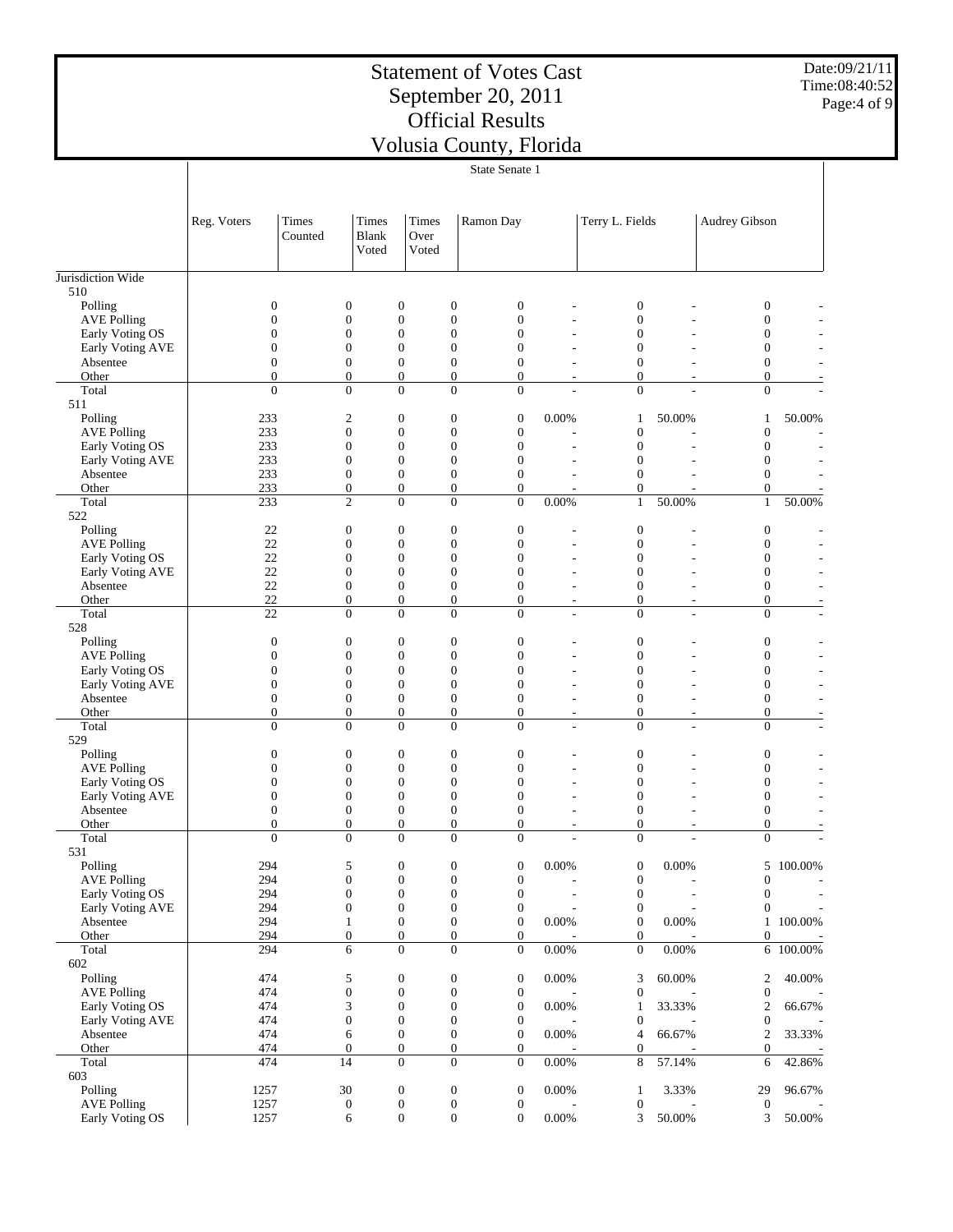Date:09/21/11 Time:08:40:52 Page:5 of 9

|                                       | State Senate 1 |                                      |                              |                                  |                                      |        |                                      |        |                                  |           |
|---------------------------------------|----------------|--------------------------------------|------------------------------|----------------------------------|--------------------------------------|--------|--------------------------------------|--------|----------------------------------|-----------|
|                                       |                |                                      |                              |                                  |                                      |        |                                      |        |                                  |           |
|                                       |                |                                      |                              |                                  |                                      |        |                                      |        |                                  |           |
|                                       |                |                                      |                              |                                  |                                      |        |                                      |        |                                  |           |
|                                       | Reg. Voters    | Times<br>Counted                     | Times<br>Blank               | Times<br>Over                    | Ramon Day                            |        | Terry L. Fields                      |        | <b>Audrey Gibson</b>             |           |
|                                       |                |                                      | Voted                        | Voted                            |                                      |        |                                      |        |                                  |           |
|                                       |                |                                      |                              |                                  |                                      |        |                                      |        |                                  |           |
| Early Voting AVE                      | 1257           | $\boldsymbol{0}$                     | $\boldsymbol{0}$             | $\mathbf{0}$                     | $\mathbf{0}$                         |        | $\boldsymbol{0}$                     |        | $\mathbf{0}$                     |           |
| Absentee                              | 1257           | 9                                    | $\mathbf{0}$                 | $\boldsymbol{0}$                 | 1                                    | 11.11% | $\mathbf{1}$                         | 11.11% | $\tau$                           | 77.78%    |
| Other                                 | 1257           | $\boldsymbol{0}$                     | $\mathbf{0}$                 | $\mathbf{0}$                     | $\mathbf{0}$                         |        | $\boldsymbol{0}$                     |        | $\mathbf{0}$                     |           |
| Total                                 | 1257           | 45                                   | $\mathbf{0}$                 | $\overline{0}$                   | $\mathbf{1}$                         | 2.22%  | 5                                    | 11.11% | 39                               | 86.67%    |
| 605                                   |                |                                      |                              |                                  |                                      |        |                                      |        |                                  |           |
| Polling                               | 752            | 26                                   | $\mathbf{0}$                 | $\boldsymbol{0}$                 | $\boldsymbol{0}$                     | 0.00%  | 3                                    | 11.54% | 23                               | 88.46%    |
| <b>AVE Polling</b>                    | 752            | $\boldsymbol{0}$                     | $\mathbf{0}$                 | $\boldsymbol{0}$                 | $\boldsymbol{0}$                     |        | $\boldsymbol{0}$                     |        | $\mathbf{0}$                     |           |
| Early Voting OS                       | 752            | 6                                    | $\mathbf{0}$                 | 0                                | 1                                    | 16.67% | 2                                    | 33.33% | 3                                | 50.00%    |
| Early Voting AVE                      | 752            | $\boldsymbol{0}$                     | $\mathbf{0}$                 | 0                                | $\mathbf{0}$                         |        | 0                                    |        | $\mathbf{0}$                     |           |
| Absentee                              | 752            | $\overline{4}$                       | $\mathbf{0}$                 | $\boldsymbol{0}$                 | 1                                    | 25.00% | 1                                    | 25.00% | $\overline{2}$                   | 50.00%    |
| Other<br>Total                        | 752<br>752     | $\boldsymbol{0}$<br>36               | $\mathbf{0}$<br>$\mathbf{0}$ | $\mathbf{0}$<br>$\overline{0}$   | $\mathbf{0}$<br>$\overline{c}$       | 5.56%  | $\boldsymbol{0}$<br>6                | 16.67% | $\mathbf{0}$<br>28               | 77.78%    |
| 614                                   |                |                                      |                              |                                  |                                      |        |                                      |        |                                  |           |
| Polling                               | 1328           | 38                                   | $\mathbf{0}$                 | $\boldsymbol{0}$                 | $\overline{\mathbf{c}}$              | 5.26%  | 7                                    | 18.42% | 27                               | 71.05%    |
| <b>AVE Polling</b>                    | 1328           | $\boldsymbol{0}$                     | $\mathbf{0}$                 | $\boldsymbol{0}$                 | $\mathbf{0}$                         |        | $\boldsymbol{0}$                     |        | $\mathbf{0}$                     |           |
| Early Voting OS                       | 1328           | 11                                   | $\mathbf{0}$                 | 0                                | 3                                    | 27.27% | $\mathfrak{2}$                       | 18.18% | 6                                | 54.55%    |
| Early Voting AVE                      | 1328           | $\mathbf{0}$                         | $\mathbf{0}$                 | 0                                | $\boldsymbol{0}$                     |        | 0                                    |        | $\mathbf{0}$                     |           |
| Absentee                              | 1328           | 21                                   | $\mathbf{0}$                 | $\boldsymbol{0}$                 | $\boldsymbol{0}$                     | 0.00%  | 5                                    | 23.81% | 16                               | 76.19%    |
| Other                                 | 1328           | $\boldsymbol{0}$                     | $\mathbf{0}$                 | $\mathbf{0}$                     | $\mathbf{0}$                         |        | $\boldsymbol{0}$                     |        | $\mathbf{0}$                     |           |
| Total                                 | 1328           | 70                                   | $\mathbf{0}$                 | $\overline{0}$                   | 5                                    | 7.14%  | 14                                   | 20.00% | 49                               | 70.00%    |
| 615                                   |                |                                      |                              |                                  |                                      |        |                                      |        |                                  |           |
| Polling                               | 78<br>78       | $\boldsymbol{0}$                     | $\mathbf{0}$                 | $\boldsymbol{0}$                 | $\boldsymbol{0}$                     |        | $\boldsymbol{0}$                     |        | $\mathbf{0}$                     |           |
| <b>AVE Polling</b>                    | 78             | $\boldsymbol{0}$<br>$\boldsymbol{0}$ | $\mathbf{0}$<br>$\mathbf{0}$ | $\boldsymbol{0}$<br>0            | $\boldsymbol{0}$<br>0                |        | $\boldsymbol{0}$<br>0                |        | $\boldsymbol{0}$<br>$\mathbf{0}$ |           |
| Early Voting OS<br>Early Voting AVE   | 78             | $\boldsymbol{0}$                     | $\mathbf{0}$                 | 0                                | 0                                    |        | 0                                    |        | $\mathbf{0}$                     |           |
| Absentee                              | 78             | 1                                    | $\mathbf{0}$                 | $\boldsymbol{0}$                 | $\mathbf{0}$                         | 0.00%  | $\boldsymbol{0}$                     | 0.00%  | 1                                | 100.00%   |
| Other                                 | 78             | $\boldsymbol{0}$                     | $\mathbf{0}$                 | $\mathbf{0}$                     | $\mathbf{0}$                         |        | 0                                    |        | $\boldsymbol{0}$                 |           |
| Total                                 | 78             | $\mathbf{1}$                         | $\mathbf{0}$                 | $\overline{0}$                   | $\overline{0}$                       | 0.00%  | $\boldsymbol{0}$                     | 0.00%  |                                  | 1 100.00% |
| 617                                   |                |                                      |                              |                                  |                                      |        |                                      |        |                                  |           |
| Polling                               | 399            | 10                                   | $\mathbf{0}$                 | $\boldsymbol{0}$                 | 1                                    | 10.00% | 2                                    | 20.00% | 7                                | 70.00%    |
| <b>AVE Polling</b>                    | 399            | $\boldsymbol{0}$                     | $\mathbf{0}$                 | 0                                | $\boldsymbol{0}$                     |        | $\boldsymbol{0}$                     |        | $\overline{0}$                   |           |
| Early Voting OS                       | 399            | 1                                    | $\mathbf{0}$                 | 0                                | $\boldsymbol{0}$                     | 0.00%  | $\boldsymbol{0}$                     | 0.00%  | $\mathbf{1}$                     | 100.00%   |
| Early Voting AVE                      | 399            | $\boldsymbol{0}$                     | $\mathbf{0}$                 | $\boldsymbol{0}$                 | $\boldsymbol{0}$                     |        | $\boldsymbol{0}$                     |        | $\mathbf{0}$                     |           |
| Absentee                              | 399            | $\boldsymbol{0}$<br>$\boldsymbol{0}$ | $\mathbf{0}$<br>$\mathbf{0}$ | $\mathbf{0}$<br>$\mathbf{0}$     | $\mathbf{0}$                         |        | $\boldsymbol{0}$                     |        | $\boldsymbol{0}$                 |           |
| Other<br>Total                        | 399<br>399     | 11                                   | $\mathbf{0}$                 | $\overline{0}$                   | 0<br>$\mathbf{1}$                    | 9.09%  | 0<br>$\overline{c}$                  | 18.18% | $\boldsymbol{0}$<br>8            | 72.73%    |
| 618                                   |                |                                      |                              |                                  |                                      |        |                                      |        |                                  |           |
| Polling                               | 907            | 12                                   | $\mathbf{0}$                 | $\boldsymbol{0}$                 | 1                                    | 8.33%  | $\mathbf{1}$                         | 8.33%  | 10                               | 83.33%    |
| <b>AVE Polling</b>                    | 907            | $\boldsymbol{0}$                     | $\mathbf{0}$                 | 0                                | $\mathbf{0}$                         |        | 0                                    |        | $\boldsymbol{0}$                 |           |
| Early Voting OS                       | 907            | 7                                    | $\mathbf{0}$                 | $\mathbf{0}$                     | $\boldsymbol{0}$                     | 0.00%  | 3                                    | 42.86% | $\overline{4}$                   | 57.14%    |
| Early Voting AVE                      | 907            | $\boldsymbol{0}$                     | $\overline{0}$               | $\mathbf{0}$                     | $\boldsymbol{0}$                     |        | $\boldsymbol{0}$                     |        | $\boldsymbol{0}$                 |           |
| Absentee                              | 907            | $\mathbf{Q}$                         | $\Omega$                     | $\Omega$                         | $\Omega$                             | 0.00%  | 4                                    | 44.44% | 5                                | 55.56%    |
| Other                                 | 907            | $\boldsymbol{0}$                     | $\mathbf{0}$                 | $\mathbf{0}$                     | $\boldsymbol{0}$                     |        | $\boldsymbol{0}$                     |        | $\mathbf{0}$                     |           |
| Total                                 | 907            | $\overline{28}$                      | $\mathbf{0}$                 | $\boldsymbol{0}$                 | $\mathbf{1}$                         | 3.57%  | 8                                    | 28.57% | 19                               | 67.86%    |
| 619                                   |                |                                      |                              |                                  |                                      |        |                                      |        |                                  |           |
| Polling                               | 1022           | 39                                   | $\boldsymbol{0}$             | $\boldsymbol{0}$                 | $\boldsymbol{0}$                     | 0.00%  | 9                                    | 23.08% | 30                               | 76.92%    |
| <b>AVE Polling</b><br>Early Voting OS | 1022<br>1022   | $\boldsymbol{0}$<br>7                | $\mathbf{0}$<br>$\mathbf{0}$ | $\mathbf{0}$<br>$\boldsymbol{0}$ | $\boldsymbol{0}$<br>$\boldsymbol{0}$ | 0.00%  | $\boldsymbol{0}$<br>2                | 28.57% | $\boldsymbol{0}$<br>5            | 71.43%    |
| Early Voting AVE                      | 1022           | $\boldsymbol{0}$                     | $\mathbf{0}$                 | $\boldsymbol{0}$                 | $\boldsymbol{0}$                     |        | $\boldsymbol{0}$                     |        | $\mathbf{0}$                     |           |
| Absentee                              | 1022           | 16                                   | $\boldsymbol{0}$             | $\boldsymbol{0}$                 | $\boldsymbol{0}$                     | 0.00%  | $\mathbf{1}$                         | 6.25%  | 15                               | 93.75%    |
| Other                                 | 1022           | $\boldsymbol{0}$                     | $\boldsymbol{0}$             | $\boldsymbol{0}$                 | $\boldsymbol{0}$                     |        | $\boldsymbol{0}$                     |        | $\mathbf{0}$                     |           |
| Total                                 | 1022           | 62                                   | $\mathbf{0}$                 | $\boldsymbol{0}$                 | $\boldsymbol{0}$                     | 0.00%  | 12                                   | 19.35% | 50                               | 80.65%    |
| 620                                   |                |                                      |                              |                                  |                                      |        |                                      |        |                                  |           |
| Polling                               | 1405           | $\boldsymbol{2}$                     | $\boldsymbol{0}$             | $\boldsymbol{0}$                 | $\boldsymbol{0}$                     | 0.00%  | $\boldsymbol{0}$                     | 0.00%  |                                  | 2 100.00% |
| <b>AVE Polling</b>                    | 1405           | $\boldsymbol{0}$                     | $\mathbf{0}$                 | $\boldsymbol{0}$                 | $\boldsymbol{0}$                     |        | $\boldsymbol{0}$                     |        | $\boldsymbol{0}$                 |           |
| Early Voting OS                       | 1405           | $\overline{c}$                       | $\mathbf{0}$                 | $\boldsymbol{0}$                 | $\boldsymbol{0}$                     | 0.00%  | $\boldsymbol{0}$                     | 0.00%  |                                  | 2 100.00% |
| Early Voting AVE                      | 1405           | $\boldsymbol{0}$                     | $\mathbf{0}$                 | $\boldsymbol{0}$                 | $\boldsymbol{0}$                     |        | $\boldsymbol{0}$                     |        | $\boldsymbol{0}$                 |           |
| Absentee                              | 1405           | $\mathbf{2}$                         | $\mathbf{0}$                 | $\boldsymbol{0}$                 | $\mathbf{0}$                         | 0.00%  | $\boldsymbol{0}$                     | 0.00%  |                                  | 2 100.00% |
| Other<br>Total                        | 1405<br>1405   | $\boldsymbol{0}$<br>6                | $\mathbf{0}$<br>$\mathbf{0}$ | $\mathbf{0}$<br>$\boldsymbol{0}$ | $\mathbf{0}$<br>$\mathbf{0}$         | 0.00%  | $\boldsymbol{0}$<br>$\boldsymbol{0}$ | 0.00%  | $\mathbf{0}$                     | 6 100.00% |
| 621                                   |                |                                      |                              |                                  |                                      |        |                                      |        |                                  |           |
|                                       |                |                                      |                              |                                  |                                      |        |                                      |        |                                  |           |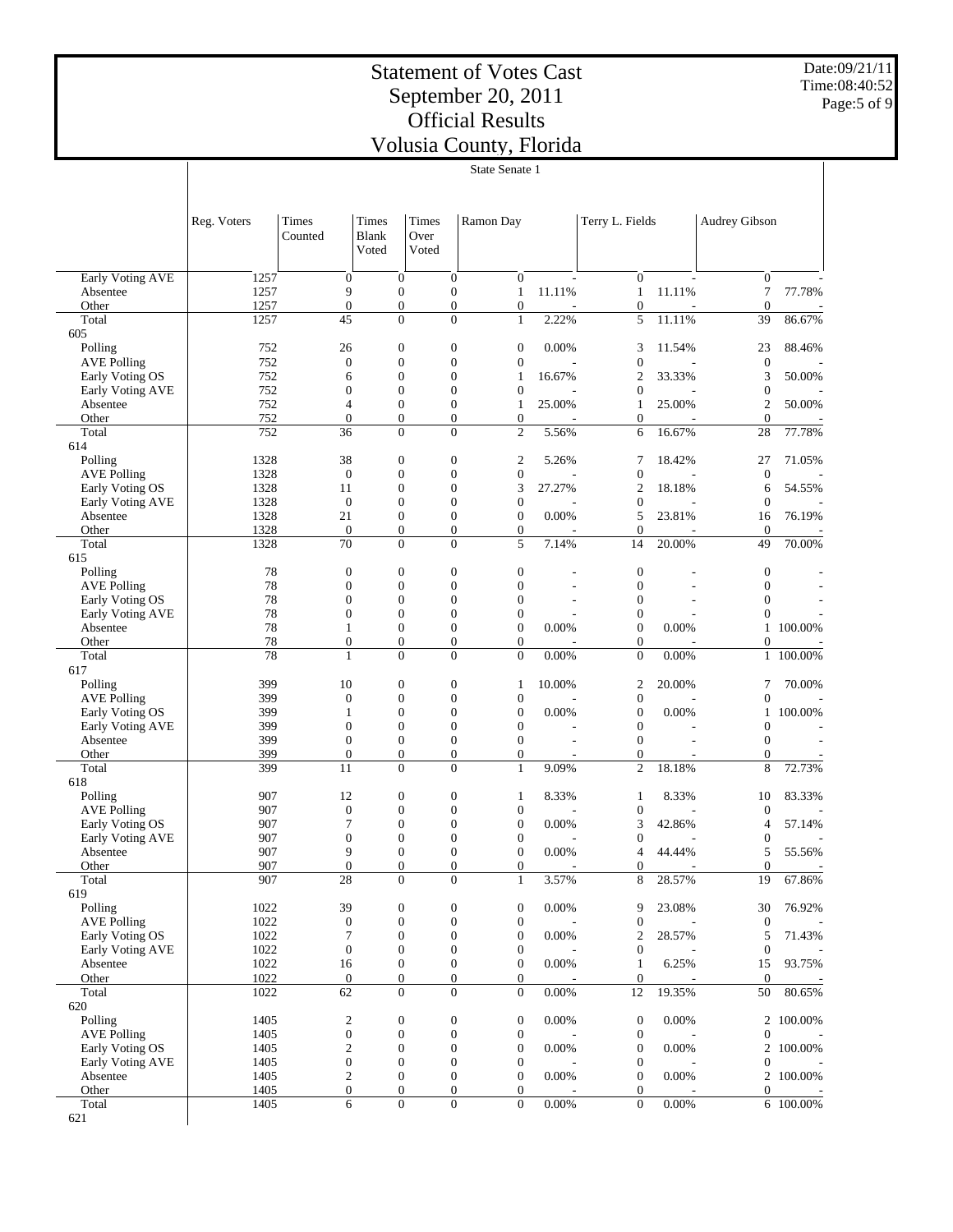Date:09/21/11 Time:08:40:52 Page:6 of 9

|                    |                 |                                    |       |                                    | State Senate 1                                                           |                          |                                    |           |                              |           |
|--------------------|-----------------|------------------------------------|-------|------------------------------------|--------------------------------------------------------------------------|--------------------------|------------------------------------|-----------|------------------------------|-----------|
|                    |                 |                                    |       |                                    |                                                                          |                          |                                    |           |                              |           |
|                    |                 |                                    |       |                                    |                                                                          |                          |                                    |           |                              |           |
|                    | Reg. Voters     | Times                              | Times | Times                              | Ramon Day                                                                |                          | Terry L. Fields                    |           | Audrey Gibson                |           |
|                    |                 | Counted                            | Blank | Over                               |                                                                          |                          |                                    |           |                              |           |
|                    |                 |                                    | Voted | Voted                              |                                                                          |                          |                                    |           |                              |           |
|                    |                 |                                    |       |                                    |                                                                          |                          |                                    |           |                              |           |
| Polling            | 501             | 5                                  |       | $\mathbf{0}$                       | $\boldsymbol{0}$<br>$\boldsymbol{0}$                                     | 0.00%                    | $\mathbf{0}$                       | 0.00%     |                              | 5 100.00% |
| <b>AVE Polling</b> | 501             | $\boldsymbol{0}$                   |       | $\mathbf{0}$                       | $\boldsymbol{0}$<br>$\boldsymbol{0}$                                     |                          | $\boldsymbol{0}$                   |           | $\mathbf{0}$                 |           |
| Early Voting OS    | 501             | $\mathfrak{2}$                     |       | $\mathbf{0}$                       | $\boldsymbol{0}$<br>$\boldsymbol{0}$                                     | 0.00%                    | $\boldsymbol{0}$                   | 0.00%     | 2                            | 100.00%   |
| Early Voting AVE   | 501             | $\overline{0}$                     |       | $\mathbf{0}$                       | $\overline{0}$<br>$\boldsymbol{0}$                                       |                          | $\boldsymbol{0}$                   |           | $\mathbf{0}$                 |           |
| Absentee           | 501<br>501      | 4<br>$\overline{0}$                |       | $\boldsymbol{0}$<br>$\mathbf{0}$   | $\boldsymbol{0}$<br>$\boldsymbol{0}$<br>$\boldsymbol{0}$                 | 0.00%                    | 3                                  | 75.00%    | 1                            | 25.00%    |
| Other<br>Total     | 501             | 11                                 |       | $\overline{0}$                     | 0<br>$\boldsymbol{0}$<br>$\boldsymbol{0}$                                | 0.00%                    | $\boldsymbol{0}$<br>3              | 27.27%    | $\overline{0}$<br>8          | 72.73%    |
| 626                |                 |                                    |       |                                    |                                                                          |                          |                                    |           |                              |           |
| Polling            | 39              | $\mathbf{0}$                       |       | $\boldsymbol{0}$                   | $\boldsymbol{0}$<br>$\boldsymbol{0}$                                     |                          | $\mathbf{0}$                       |           | $\mathbf{0}$                 |           |
| <b>AVE Polling</b> | 39              | $\mathbf{0}$                       |       | $\mathbf{0}$                       | $\overline{0}$<br>$\overline{0}$                                         |                          | $\overline{0}$                     |           | $\mathbf{0}$                 |           |
| Early Voting OS    | 39              | $\boldsymbol{0}$                   |       | $\mathbf{0}$                       | $\boldsymbol{0}$<br>$\boldsymbol{0}$                                     |                          | $\mathbf{0}$                       |           | $\mathbf{0}$                 |           |
| Early Voting AVE   | 39              | $\overline{0}$                     |       | $\mathbf{0}$                       | $\overline{0}$<br>$\mathbf{0}$                                           |                          | $\overline{0}$                     |           | $\mathbf{0}$                 |           |
| Absentee           | 39              | $\mathfrak{2}$                     |       | $\boldsymbol{0}$                   | $\boldsymbol{0}$<br>$\boldsymbol{0}$                                     | 0.00%                    | $\mathbf{1}$                       | 50.00%    | 1                            | 50.00%    |
| Other              | 39              | $\boldsymbol{0}$                   |       | $\mathbf{0}$                       | $\boldsymbol{0}$<br>$\boldsymbol{0}$                                     |                          | $\boldsymbol{0}$                   |           | $\mathbf{0}$                 |           |
| Total              | $\overline{39}$ | $\overline{c}$                     |       | $\overline{0}$                     | $\boldsymbol{0}$<br>$\boldsymbol{0}$                                     | 0.00%                    | $\mathbf{1}$                       | 50.00%    | $\mathbf{1}$                 | 50.00%    |
| 628                |                 |                                    |       |                                    |                                                                          |                          |                                    |           |                              |           |
| Polling            | 1380            | 44                                 |       | $\boldsymbol{0}$                   | $\boldsymbol{0}$<br>1                                                    | 2.27%                    | 9                                  | 20.45%    | 33                           | 75.00%    |
| <b>AVE Polling</b> | 1380            | $\mathbf{0}$                       |       | $\mathbf{0}$                       | $\overline{0}$<br>$\boldsymbol{0}$                                       |                          | $\boldsymbol{0}$                   |           | $\boldsymbol{0}$             |           |
| Early Voting OS    | 1380            | 4                                  |       | $\boldsymbol{0}$                   | $\boldsymbol{0}$<br>$\boldsymbol{0}$                                     | 0.00%                    | $\overline{2}$                     | 50.00%    | $\overline{c}$               | 50.00%    |
| Early Voting AVE   | 1380            | $\overline{0}$                     |       | $\mathbf{0}$                       | $\overline{0}$<br>$\boldsymbol{0}$                                       |                          | $\boldsymbol{0}$                   |           | $\boldsymbol{0}$             |           |
| Absentee           | 1380            | 11                                 |       | $\boldsymbol{0}$                   | $\boldsymbol{0}$<br>$\boldsymbol{0}$                                     | 0.00%                    | 3                                  | 27.27%    | 8                            | 72.73%    |
| Other<br>Total     | 1380<br>1380    | $\theta$<br>59                     |       | $\mathbf{0}$<br>$\boldsymbol{0}$   | $\overline{0}$<br>$\boldsymbol{0}$<br>$\boldsymbol{0}$<br>$\mathbf{1}$   | 1.69%                    | $\mathbf{0}$<br>14                 | 23.73%    | $\mathbf{0}$<br>43           | 72.88%    |
| 629                |                 |                                    |       |                                    |                                                                          |                          |                                    |           |                              |           |
| Polling            | 888             | 32                                 |       | $\boldsymbol{0}$                   | $\boldsymbol{0}$<br>$\boldsymbol{0}$                                     | 0.00%                    | $\overline{4}$                     | 12.50%    | 28                           | 87.50%    |
| <b>AVE Polling</b> | 888             | $\mathbf{0}$                       |       | $\mathbf{0}$                       | $\overline{0}$<br>$\boldsymbol{0}$                                       |                          | $\boldsymbol{0}$                   |           | $\boldsymbol{0}$             |           |
| Early Voting OS    | 888             | 3                                  |       | $\boldsymbol{0}$                   | $\boldsymbol{0}$<br>$\boldsymbol{0}$                                     | 0.00%                    | 1                                  | 33.33%    | $\overline{2}$               | 66.67%    |
| Early Voting AVE   | 888             | $\mathbf{0}$                       |       | $\mathbf{0}$                       | $\overline{0}$<br>$\boldsymbol{0}$                                       |                          | $\boldsymbol{0}$                   |           | $\boldsymbol{0}$             |           |
| Absentee           | 888             | 12                                 |       | $\boldsymbol{0}$                   | $\overline{c}$<br>$\boldsymbol{0}$                                       | 16.67%                   | 3                                  | 25.00%    | 7                            | 58.33%    |
| Other              | 888             | $\mathbf{0}$                       |       | $\mathbf{0}$                       | $\boldsymbol{0}$<br>$\boldsymbol{0}$                                     |                          | $\boldsymbol{0}$                   |           | $\boldsymbol{0}$             |           |
| Total              | 888             | $\overline{47}$                    |       | $\overline{0}$                     | $\overline{c}$<br>$\boldsymbol{0}$                                       | 4.26%                    | 8                                  | 17.02%    | 37                           | 78.72%    |
| 632                |                 |                                    |       |                                    |                                                                          |                          |                                    |           |                              |           |
| Polling            | 3               | $\mathbf{0}$                       |       | $\boldsymbol{0}$                   | $\boldsymbol{0}$<br>$\boldsymbol{0}$                                     |                          | $\mathbf{0}$                       |           | $\mathbf{0}$                 |           |
| <b>AVE Polling</b> | 3               | $\theta$                           |       | $\mathbf{0}$                       | $\overline{0}$<br>$\overline{0}$                                         |                          | $\overline{0}$                     | ÷.        | $\mathbf{0}$                 |           |
| Early Voting OS    | 3               | $\theta$                           |       | $\mathbf{0}$                       | $\boldsymbol{0}$<br>$\overline{0}$                                       |                          | $\mathbf{0}$                       |           | $\mathbf{0}$                 |           |
| Early Voting AVE   | 3               | $\overline{0}$                     |       | $\mathbf{0}$                       | $\overline{0}$<br>$\overline{0}$                                         |                          | $\overline{0}$                     |           | $\mathbf{0}$                 |           |
| Absentee           | 3<br>3          | $\boldsymbol{0}$<br>$\overline{0}$ |       | $\boldsymbol{0}$<br>$\overline{0}$ | $\boldsymbol{0}$<br>$\overline{0}$<br>$\boldsymbol{0}$<br>$\overline{0}$ |                          | $\boldsymbol{0}$<br>$\overline{0}$ |           | $\mathbf{0}$<br>$\mathbf{0}$ |           |
| Other<br>Total     | 3               | $\overline{0}$                     |       | $\overline{0}$                     | $\boldsymbol{0}$<br>$\overline{0}$                                       | $\tilde{\phantom{a}}$    | $\overline{0}$                     | ٠         | $\mathbf{0}$                 |           |
| 633                |                 |                                    |       |                                    |                                                                          |                          |                                    |           |                              |           |
| Polling            | 429             | 1                                  |       | $\boldsymbol{0}$                   | $\boldsymbol{0}$<br>$\boldsymbol{0}$                                     | 0.00%                    | $\boldsymbol{0}$                   | 0.00%     |                              | 1 100.00% |
| <b>AVE Polling</b> | 429             | $\mathbf{0}$                       |       | $\mathbf{0}$                       | $\overline{0}$<br>$\overline{0}$                                         |                          | $\mathbf{0}$                       |           | $\overline{0}$               |           |
| Early Voting OS    | 429             | $\boldsymbol{0}$                   |       | $\boldsymbol{0}$                   | $\boldsymbol{0}$<br>$\boldsymbol{0}$                                     | $\overline{\phantom{a}}$ | $\boldsymbol{0}$                   |           | $\boldsymbol{0}$             |           |
| Early Voting AVE   | 429             | $\boldsymbol{0}$                   |       | $\boldsymbol{0}$                   | $\boldsymbol{0}$<br>$\boldsymbol{0}$                                     |                          | $\boldsymbol{0}$                   |           | $\mathbf{0}$                 |           |
| Absentee           | 429             | $\mathbf{1}$                       |       | $\boldsymbol{0}$                   | $\boldsymbol{0}$<br>$\boldsymbol{0}$                                     | 0.00%                    |                                    | 1 100.00% | $\mathbf{0}$                 | $0.00\%$  |
| Other              | 429             | $\boldsymbol{0}$                   |       | $\boldsymbol{0}$                   | $\boldsymbol{0}$<br>$\mathbf{0}$                                         |                          | $\boldsymbol{0}$                   |           | $\overline{0}$               |           |
| Total              | 429             | $\overline{c}$                     |       | $\boldsymbol{0}$                   | $\boldsymbol{0}$<br>$\mathbf{0}$                                         | $0.00\%$                 | $\mathbf{1}$                       | 50.00%    | $\mathbf{1}$                 | 50.00%    |
| Total              |                 |                                    |       |                                    |                                                                          |                          |                                    |           |                              |           |
| Polling            | 11411           | 251                                |       | $\boldsymbol{0}$                   | $\boldsymbol{0}$<br>5                                                    | 1.99%                    | 40                                 | 15.94%    | 203                          | 80.88%    |
| <b>AVE Polling</b> | 11411           | $\boldsymbol{0}$                   |       | $\boldsymbol{0}$                   | $\boldsymbol{0}$<br>$\boldsymbol{0}$                                     |                          | $\mathbf{0}$                       |           | $\mathbf{0}$                 |           |
| Early Voting OS    | 11411           | 52                                 |       | $\boldsymbol{0}$                   | $\boldsymbol{0}$<br>$\overline{4}$                                       | 7.69%                    | 16                                 | 30.77%    | 32                           | 61.54%    |
| Early Voting AVE   | 11411           | $\boldsymbol{0}$                   |       | $\boldsymbol{0}$                   | $\boldsymbol{0}$<br>$\boldsymbol{0}$                                     |                          | $\boldsymbol{0}$                   |           | $\mathbf{0}$                 |           |
| Absentee           | 11411           | 99                                 |       | $\boldsymbol{0}$                   | $\boldsymbol{0}$<br>$\overline{4}$                                       | 4.04%                    | 27                                 | 27.27%    | 68                           | 68.69%    |
| Other              | 11411           | $\mathbf{0}$                       |       | $\mathbf{0}$                       | $\overline{0}$<br>$\mathbf{0}$                                           |                          | $\mathbf{0}$                       |           | $\overline{0}$               |           |
| Total              | 11411           | 402                                |       | $\boldsymbol{0}$                   | $\boldsymbol{0}$<br>13                                                   | 3.23%                    | 83                                 | 20.65%    | 303                          | 75.37%    |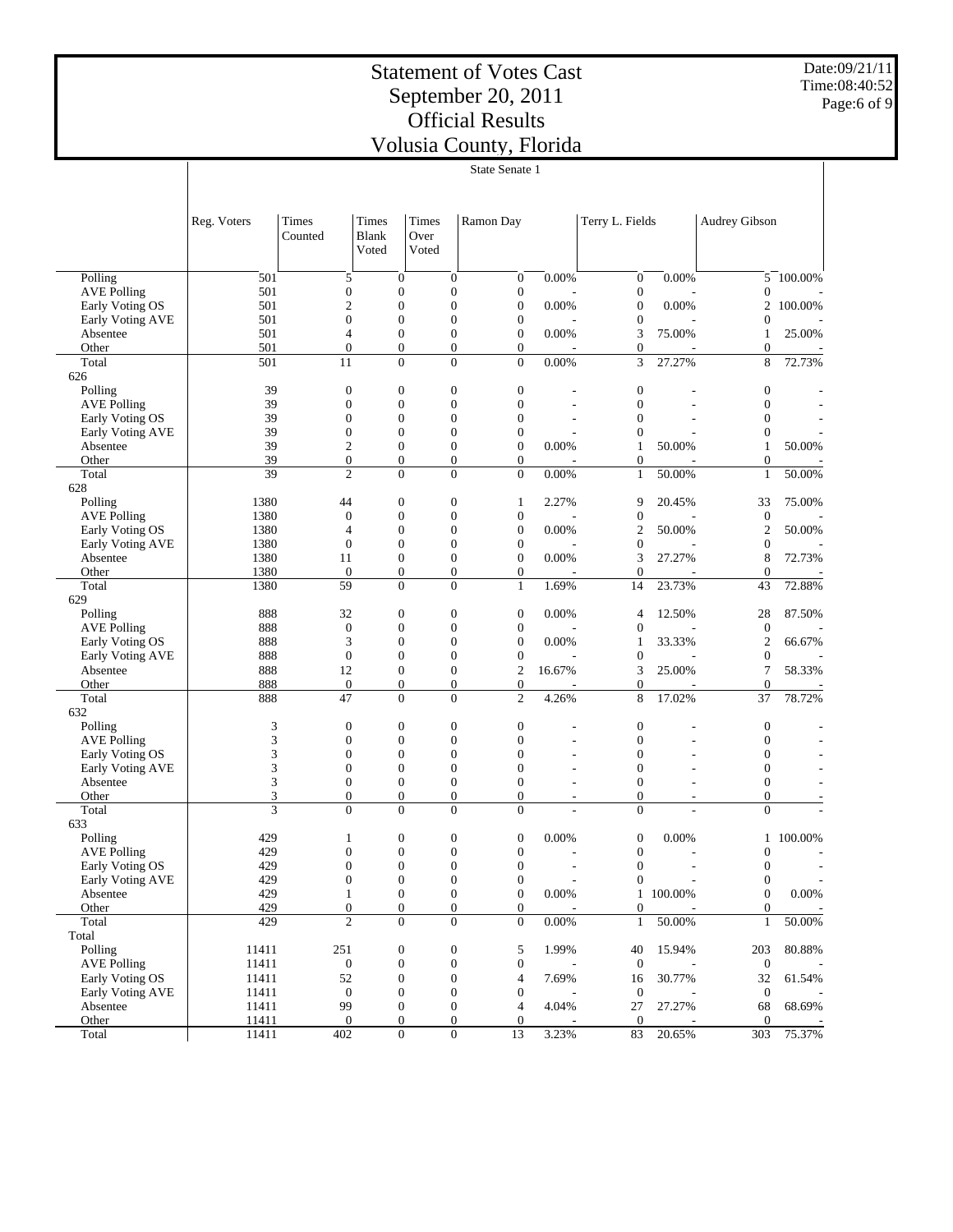|                                       |                                                  | <b>Statement of Votes Cast</b>                | Date:09/21/11<br>Time:08:40:53 |
|---------------------------------------|--------------------------------------------------|-----------------------------------------------|--------------------------------|
|                                       |                                                  | September 20, 2011<br><b>Official Results</b> | Page:7 of 9                    |
|                                       |                                                  |                                               |                                |
|                                       |                                                  | Volusia County, Florida                       |                                |
|                                       | State Senate 1                                   |                                               |                                |
|                                       |                                                  |                                               |                                |
|                                       | Leandrew Mills,                                  |                                               |                                |
|                                       | Ш                                                |                                               |                                |
|                                       |                                                  |                                               |                                |
| Jurisdiction Wide                     |                                                  |                                               |                                |
| 510<br>Polling                        | $\boldsymbol{0}$                                 |                                               |                                |
| <b>AVE Polling</b>                    | $\boldsymbol{0}$                                 |                                               |                                |
| Early Voting OS                       | $\boldsymbol{0}$                                 |                                               |                                |
| Early Voting AVE                      | $\boldsymbol{0}$                                 |                                               |                                |
| Absentee<br>Other                     | $\boldsymbol{0}$<br>$\boldsymbol{0}$             |                                               |                                |
| Total                                 | $\boldsymbol{0}$                                 |                                               |                                |
| 511                                   |                                                  |                                               |                                |
| Polling                               | $0.00\%$<br>$\boldsymbol{0}$<br>$\boldsymbol{0}$ |                                               |                                |
| <b>AVE Polling</b><br>Early Voting OS | $\boldsymbol{0}$                                 |                                               |                                |
| Early Voting AVE                      | $\boldsymbol{0}$                                 |                                               |                                |
| Absentee                              | $\boldsymbol{0}$                                 |                                               |                                |
| Other                                 | $\boldsymbol{0}$<br>$\boldsymbol{0}$<br>0.00%    |                                               |                                |
| Total<br>522                          |                                                  |                                               |                                |
| Polling                               | $\boldsymbol{0}$                                 |                                               |                                |
| <b>AVE Polling</b>                    | $\boldsymbol{0}$                                 |                                               |                                |
| Early Voting OS<br>Early Voting AVE   | $\boldsymbol{0}$<br>$\boldsymbol{0}$             |                                               |                                |
| Absentee                              | $\boldsymbol{0}$                                 |                                               |                                |
| Other                                 | $\boldsymbol{0}$                                 |                                               |                                |
| Total                                 | $\boldsymbol{0}$                                 |                                               |                                |
| 528<br>Polling                        | $\boldsymbol{0}$                                 |                                               |                                |
| <b>AVE Polling</b>                    | $\boldsymbol{0}$                                 |                                               |                                |
| Early Voting OS                       | $\boldsymbol{0}$                                 |                                               |                                |
| Early Voting AVE                      | $\boldsymbol{0}$                                 |                                               |                                |
| Absentee<br>Other                     | $\boldsymbol{0}$<br>$\boldsymbol{0}$             |                                               |                                |
| Total                                 | $\boldsymbol{0}$                                 |                                               |                                |
| 529                                   |                                                  |                                               |                                |
| Polling                               | $\boldsymbol{0}$                                 |                                               |                                |
| <b>AVE Polling</b><br>Early Voting OS | $\boldsymbol{0}$<br>$\boldsymbol{0}$             |                                               |                                |
| Early Voting AVE                      | $\boldsymbol{0}$                                 |                                               |                                |
| Absentee                              | $\boldsymbol{0}$                                 |                                               |                                |
| Other<br>Total                        | $\overline{0}$<br>$\boldsymbol{0}$               |                                               |                                |
| 531                                   |                                                  |                                               |                                |
| Polling                               | $0.00\%$<br>$\boldsymbol{0}$                     |                                               |                                |
| <b>AVE Polling</b>                    | $\boldsymbol{0}$                                 |                                               |                                |
| Early Voting OS<br>Early Voting AVE   | $\boldsymbol{0}$<br>$\boldsymbol{0}$             |                                               |                                |
| Absentee                              | 0.00%<br>$\boldsymbol{0}$                        |                                               |                                |
| Other                                 | $\overline{0}$                                   |                                               |                                |
| Total<br>602                          | 0.00%<br>$\mathbf{0}$                            |                                               |                                |
| Polling                               | $\boldsymbol{0}$<br>$0.00\%$                     |                                               |                                |
| <b>AVE Polling</b>                    | $\boldsymbol{0}$                                 |                                               |                                |
| Early Voting OS                       | $0.00\%$<br>$\boldsymbol{0}$                     |                                               |                                |
| Early Voting AVE                      | $\boldsymbol{0}$                                 |                                               |                                |
| Absentee<br>Other                     | $0.00\%$<br>$\boldsymbol{0}$<br>$\boldsymbol{0}$ |                                               |                                |
| Total                                 | 0.00%<br>$\boldsymbol{0}$                        |                                               |                                |
| 603                                   |                                                  |                                               |                                |
| Polling                               | 0.00%<br>$\boldsymbol{0}$                        |                                               |                                |
| <b>AVE Polling</b><br>Early Voting OS | $\boldsymbol{0}$<br>$\overline{0}$<br>$0.00\%$   |                                               |                                |
|                                       |                                                  |                                               |                                |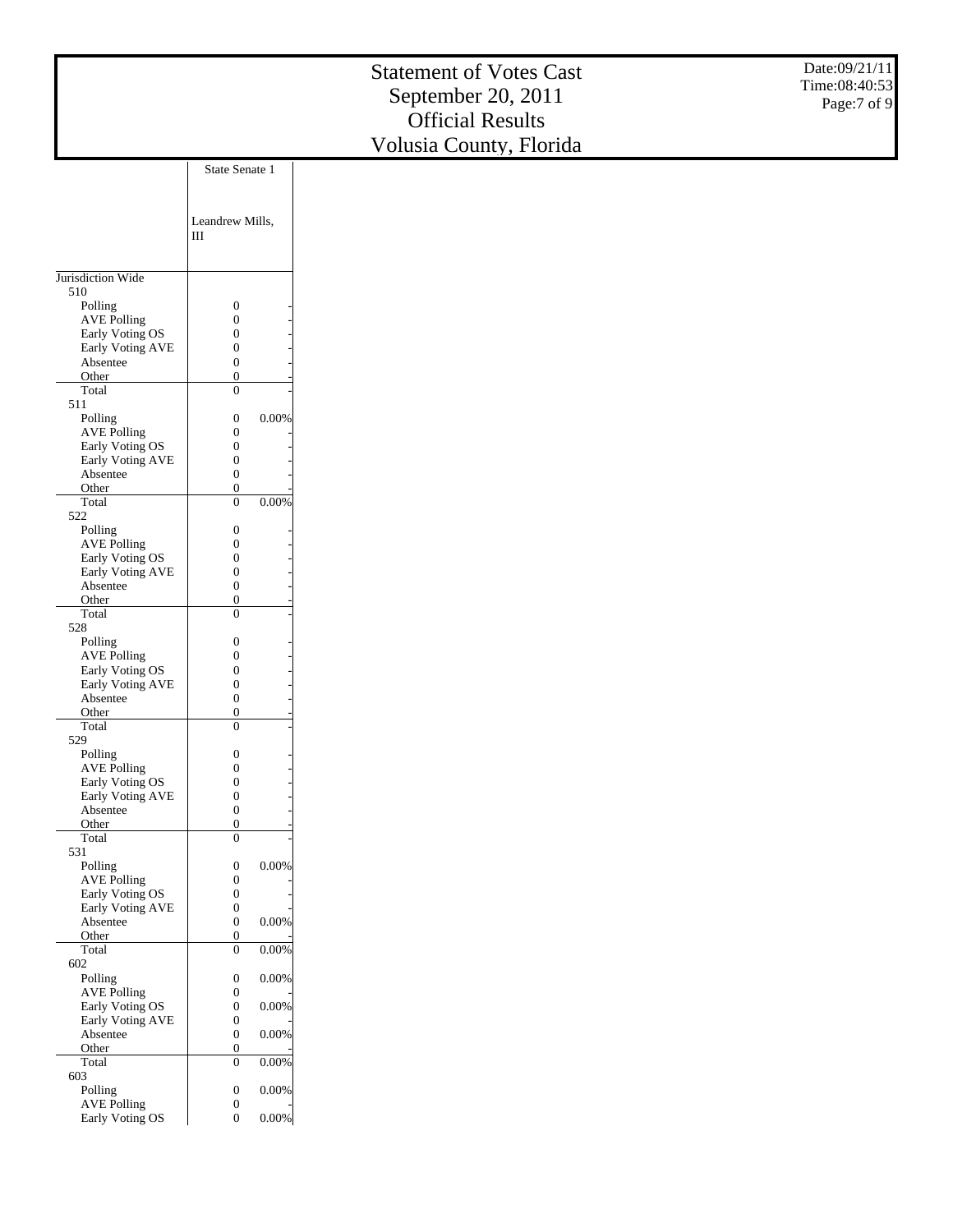|                                       |                                                  | <b>Statement of Votes Cast</b> | Date:09/21/11<br>Time:08:40:53 |
|---------------------------------------|--------------------------------------------------|--------------------------------|--------------------------------|
|                                       |                                                  | September 20, 2011             | Page:8 of 9                    |
|                                       |                                                  | <b>Official Results</b>        |                                |
|                                       |                                                  | Volusia County, Florida        |                                |
|                                       | State Senate 1                                   |                                |                                |
|                                       |                                                  |                                |                                |
|                                       |                                                  |                                |                                |
|                                       | Leandrew Mills,                                  |                                |                                |
|                                       | Ш                                                |                                |                                |
|                                       |                                                  |                                |                                |
| <b>Early Voting AVE</b>               | $\mathbf{0}$<br>$0.00\%$                         |                                |                                |
| Absentee<br>Other                     | $\boldsymbol{0}$<br>$\boldsymbol{0}$             |                                |                                |
| Total                                 | 0.00%<br>$\boldsymbol{0}$                        |                                |                                |
| 605<br>Polling                        | 0.00%<br>$\boldsymbol{0}$                        |                                |                                |
| <b>AVE Polling</b>                    | $\boldsymbol{0}$                                 |                                |                                |
| Early Voting OS                       | $\boldsymbol{0}$<br>$0.00\%$                     |                                |                                |
| Early Voting AVE<br>Absentee          | $\boldsymbol{0}$<br>$0.00\%$<br>$\boldsymbol{0}$ |                                |                                |
| Other                                 | $\boldsymbol{0}$                                 |                                |                                |
| Total<br>614                          | 0.00%<br>$\boldsymbol{0}$                        |                                |                                |
| Polling                               | $\overline{\mathbf{c}}$<br>5.26%                 |                                |                                |
| <b>AVE Polling</b>                    | $\boldsymbol{0}$                                 |                                |                                |
| Early Voting OS<br>Early Voting AVE   | $\boldsymbol{0}$<br>$0.00\%$<br>$\boldsymbol{0}$ |                                |                                |
| Absentee                              | $0.00\%$<br>$\boldsymbol{0}$                     |                                |                                |
| Other<br>Total                        | $\boldsymbol{0}$<br>$\sqrt{2}$<br>2.86%          |                                |                                |
| 615                                   |                                                  |                                |                                |
| Polling                               | $\boldsymbol{0}$                                 |                                |                                |
| <b>AVE Polling</b><br>Early Voting OS | $\boldsymbol{0}$<br>$\boldsymbol{0}$             |                                |                                |
| Early Voting AVE                      | $\boldsymbol{0}$                                 |                                |                                |
| Absentee                              | $\boldsymbol{0}$<br>0.00%                        |                                |                                |
| Other<br>Total                        | $\boldsymbol{0}$<br>0.00%<br>$\boldsymbol{0}$    |                                |                                |
| 617                                   |                                                  |                                |                                |
| Polling<br><b>AVE Polling</b>         | 0.00%<br>$\boldsymbol{0}$<br>$\boldsymbol{0}$    |                                |                                |
| Early Voting OS                       | $\boldsymbol{0}$<br>0.00%                        |                                |                                |
| Early Voting AVE                      | $\boldsymbol{0}$                                 |                                |                                |
| Absentee<br>Other                     | $\boldsymbol{0}$<br>$\overline{0}$               |                                |                                |
| Total                                 | $\overline{0}$<br>0.00%                          |                                |                                |
| 618<br>Polling                        | $0.00\%$<br>$\boldsymbol{0}$                     |                                |                                |
| AVE Polling                           | $\boldsymbol{0}$                                 |                                |                                |
| Early Voting OS                       | $0.00\%$<br>$\boldsymbol{0}$                     |                                |                                |
| Early Voting AVE<br>Absentee          | $\boldsymbol{0}$<br>$0.00\%$<br>$\boldsymbol{0}$ |                                |                                |
| Other                                 | $\mathbf{0}$                                     |                                |                                |
| Total<br>619                          | 0.00%<br>$\mathbf{0}$                            |                                |                                |
| Polling                               | $0.00\%$<br>$\boldsymbol{0}$                     |                                |                                |
| <b>AVE Polling</b>                    | $\boldsymbol{0}$                                 |                                |                                |
| Early Voting OS<br>Early Voting AVE   | 0.00%<br>$\boldsymbol{0}$<br>$\boldsymbol{0}$    |                                |                                |
| Absentee                              | 0.00%<br>$\boldsymbol{0}$                        |                                |                                |
| Other<br>Total                        | $\boldsymbol{0}$<br>0.00%<br>$\boldsymbol{0}$    |                                |                                |
| 620                                   |                                                  |                                |                                |
| Polling                               | $\boldsymbol{0}$<br>$0.00\%$                     |                                |                                |

 AVE Pollin g Early Voting OS Early Voting AV E Absentee Othe r Tota l 621

0 - 0 0.00% 0 - 0 0.00%  $0$  - $0.00\%$